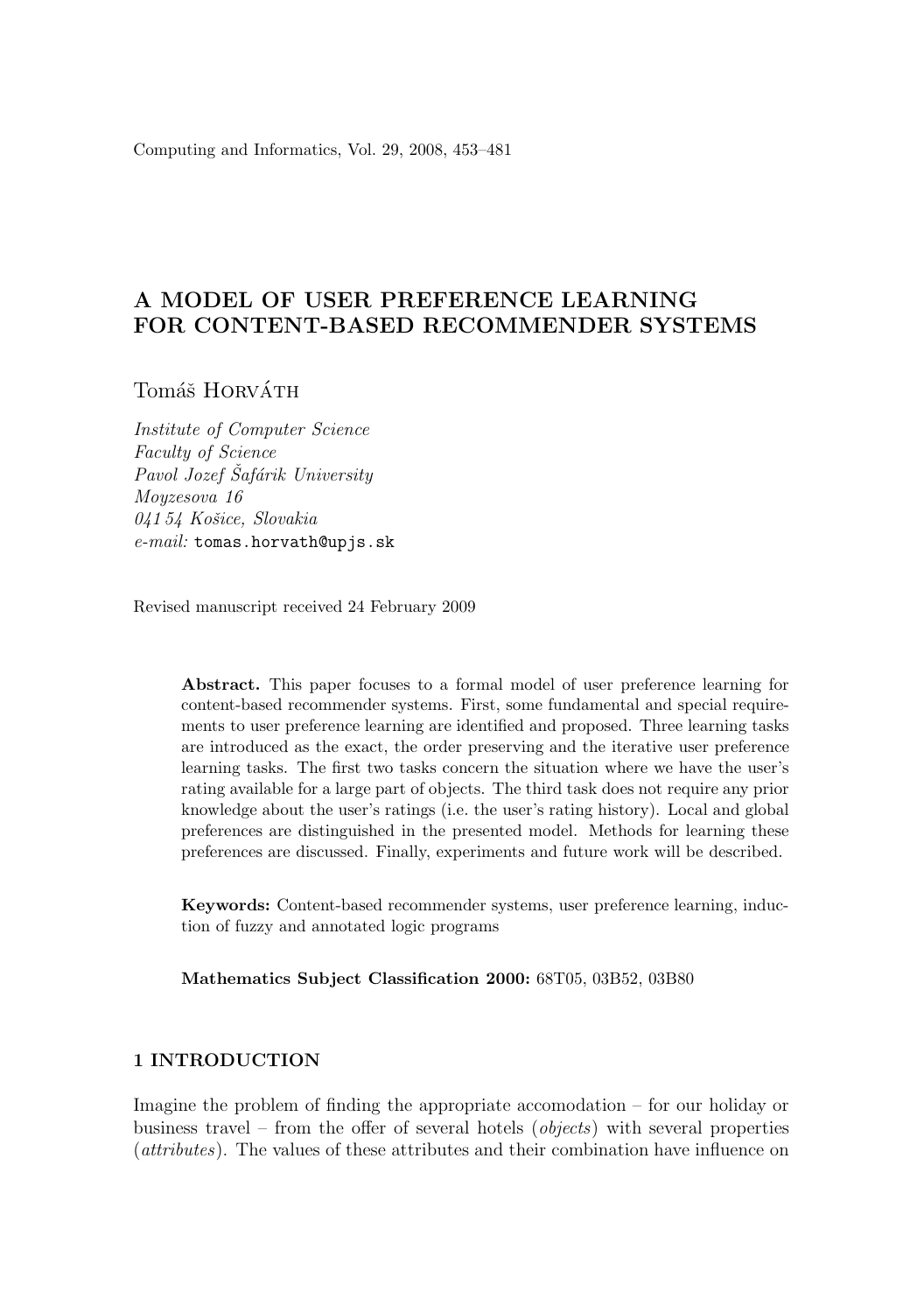our choice<sup>1</sup> . E.g., while a student prefers cheap hotel with internet connection, not necessarily close to the city centre, a professor prefers hotels in the centre of the city with room service, even if these are a bit expensive. We often meet this type of classification in our everyday life, e.g. choice of car, tool, job, food, bank and even the partners, too.

The most important question is: What attributes of objects, what values of these attributes and in what importance are preferable for a given user or a type of user? In other words, what are the user's preferences?

The fact is that users often have just a slight idea about their preferences and/or they are not able to express them exactly (e.g. by an equation or a set of rules). Because of the mentioned reasons, it should be better to obtain preferences by some methods of data mining. We call this process user preference learning, and this is what our paper is adressed to.

A popular area of research, dealing with user preference learning are recommender systems [7, 40]. These are a specific type of information filtering technique that attempts to present to the user the objects the user is interested in.

This paper concerns content-based recommender systems [4, 33], in which the learning of the user's interests (preferences) is based on the features (attributes) of objects  $rated^2$  by the user.

| Hotel name  | <b>Distance</b> | Price | Equipment    | User's evaluation           |
|-------------|-----------------|-------|--------------|-----------------------------|
| Apple       | 100             | 99    | nothing      |                             |
| Danube      | 1300            | 120   | tv           | 2                           |
| Cherry      | 500             | 99    | internet     | 2                           |
| <b>Iris</b> | 1 1 0 0         | 35    | internet, tv | 3                           |
| Lemon       | 500             | 149   | nothing      |                             |
| Linden      | 1 200           | 60    | internet, tv | 3                           |
| Oak         | 500             | 149   | internet, tv | 2                           |
| Pear        | 500             | 99    | tv           | $\mathcal{D}_{\mathcal{L}}$ |
| Poplar      | 100             | 99    | internet, tv | $\overline{2}$              |
| Rhine       | 500             | 99    | nothing      |                             |
| Rose        | 500             | 99    | internet, tv | 3                           |
| Spruce      | 300             | 40    | internet     | $\overline{2}$              |
| Themse      | 100             | 149   | internet, tv |                             |
| Tulip       | 800             | 45    | internet, tv | 3                           |

Table 1. Illustrative example of the input to user preference learning

An input to user preference learning is illustrated in Table 1, where user rates hotels with *grades 1*, 2 and 3 (corresponding to levels *poor, good* and *excellent*,

 $^{\rm 1}$  Similar to decathlon, where results from several disciplines aggregate the final result.

 $2$  Often a *Likert scale* is used as rating scale, where usually five or seven categories are distinguished from "strongly acceptable" to "strongly unacceptable". A comparison of ranking and rating is presented in [22].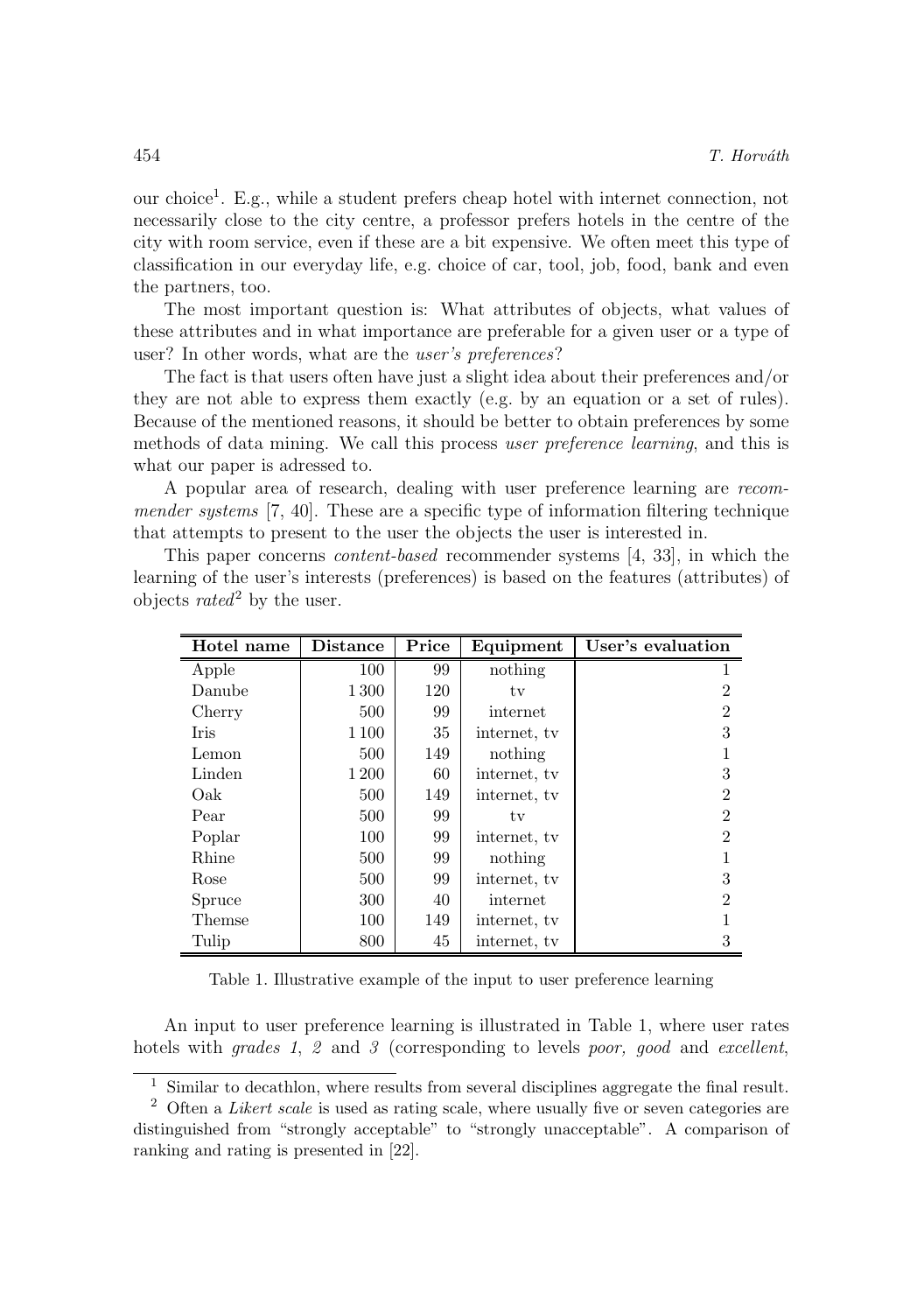respectively). Attributes of hotels are the name, the price for a room per person per night (in US dollars), the distance from the city center (in meters) and the room furnishings (internet connection, TV, both, or none of them).

The user's preferences (the output of user preference learning) corresponding to rating of objects in Table 1 are as follows:

- IF Distance  $\geq$  500 AND Price  $\leq$  99 AND equipment = {tv, internet} THEN evaluation ≥ 3
- IF Distance  $\geq 500$  AND equipment = {tv} THEN evaluation  $\geq 2$
- IF Price  $\leq 99$  AND equipment = {internet} THEN evaluation  $\geq 2$
- In other (resp. all) cases evaluation  $> 1$

The aim of this paper is to propose a flexible model of user preference learning in the case when user rates objects. The proposed model should be applicable to arbitrary (type of) user and domain of objects. The structure of the paper is as follows: In the next section, consideration about needs and circumstances leading to creation of a new formal model for preference learning are discussed. At the end of the section, two types of requirements, namely fundamental and special requirements for user preference learning are set. Then, the proposed formal model of user preference learning follows which is the main goal of the paper. The exact, the order preserving and the iterative user preference learning tasks will be introduced. Following, statistical approaches are present for learning the so-called local preferences. Then, the method of induction of generalized annotated programs (IGAP) and the respective  $\varphi$ -GAP algorithm will be described for learning the socalled global preferences. Since this section is a short summary of [26] and [15], we will not discuss IGAP and  $\varphi$ -GAP in details. Finally, some experiments and further work will be discussed.

## 2 REQUIREMENTS FOR A FLEXIBLE MODEL OF USER PREFERENCE LEARNING

Some issues of user preference learning from the point of view of representation and learning will be discussed in this section.

### 2.1 Data Model

The first thing we have to consider are data models. We can take three data representation models into consideration: *object-attribute* model (one relation<sup>3</sup>), multirelational model (several relations connected by key attributes) and the RDF model (triples of type object-attribute-value). Even if these models can be transformed into one another, each of them has its own particularities. So we have to consider all

<sup>3</sup> As in our illustrative example in Table 1.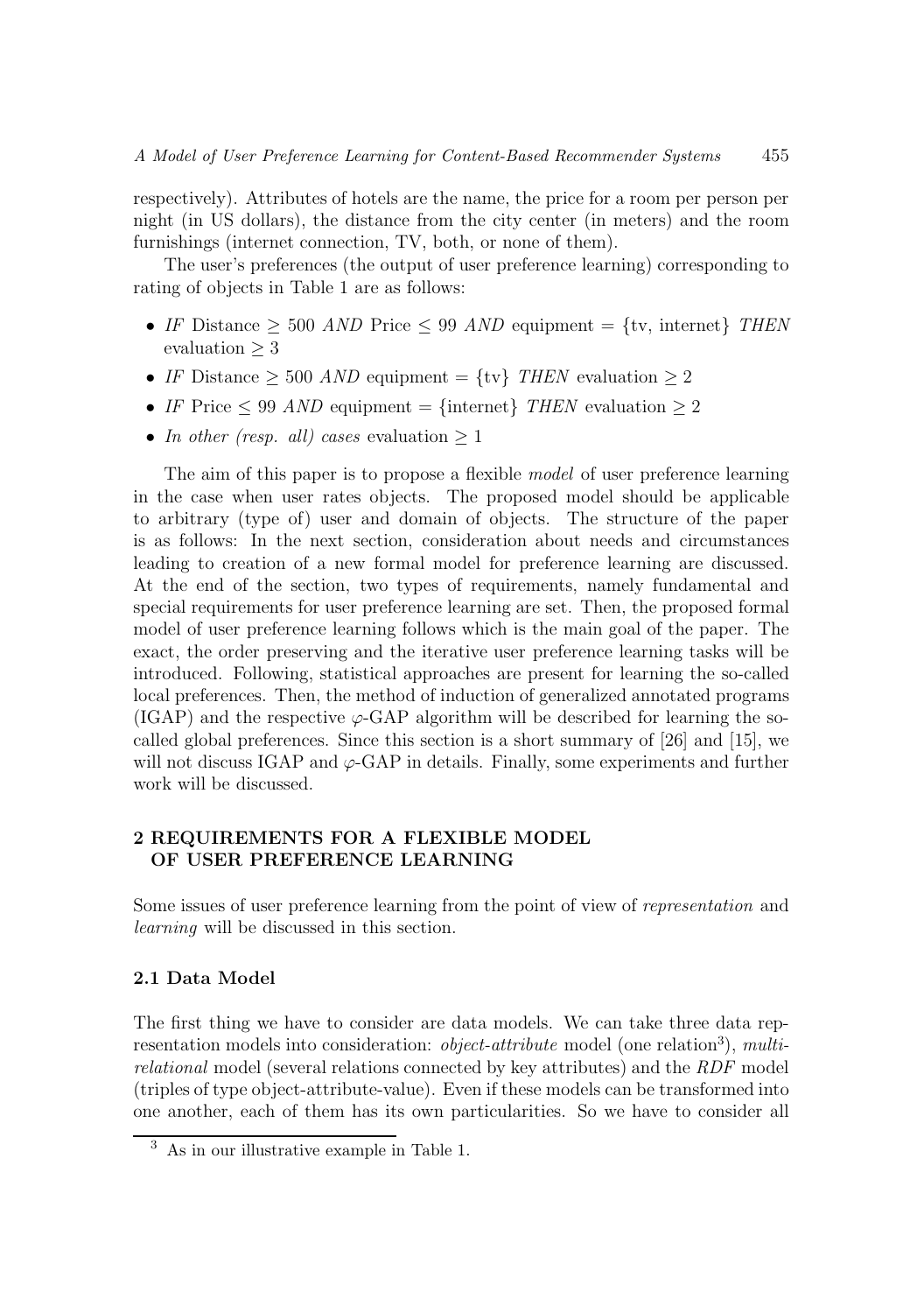of them. The multi-relational model<sup>4</sup> is appropriate for representing complex structures. On the other hand, from the view of computability, it is not very effective (we have to deal with joins of relations). An example of user preference learning from multi-relational data is introduced in [26]. This model can be transformed to object-attribute model by propositionalisation, but the resulting relation is often large and contains redundant data. It is mainly convenient for statistical approaches. A flexible model is the RDF which is used in the semantic web.

## 2.2 User's Rating

Now, let's have a look at user's ratings, e.g. from Table 1. It is clear that there are no clearly good and bad hotels. Rather, there is a hierarchy of hotels (in our case, excellent, good and poor). The users overall preference is monotonically dependent on the grade of fulfilment of single features of objects (hotels). Such an ordinal (monotone graded) classification is quite common, e.g. we classify students in school by grades, hotels by stars, investment safety of countries ranging from AAA to FFF, cars by categories, etc. In all these cases an object with higher classification should fulfil requirements for one with lower classification. For example, the hotel marked by \*\*\* fulfils requirements for hotels with grades \*\* and \* (worse) and does not fulfil all requirements for hotels \*\*\*\* and \*\*\*\*\* (better). Note that because the mentioned ordinality, we do not need to find rules for the lowest grade (poor) because every hotel fulfils requirements of the lowest grade (i.e. every hotel is at least poor).

#### 2.3 Attribute Domain Ordering

As mentioned before, the specific property of the classification of hotels from our example is the natural order among the different classes. Moreover, there is an (partial) ordering in attribute domains, too. These orderings determine which values of the attribute are preferable to the user. In case of numerical attributes we distinguish four main types of such orderings. These are called higher-best, lowerbest, middle-best or marginal-best according to which values (higher, lower, middle, marginal) of an attribute the given user prefers<sup>5</sup>. These main types of orderings are illustrated in Figure 1.

Thus, an attribute domain ordering can be viewed as a mapping  $f: D \longrightarrow [0, 1],$ where  $D$  is an attribute domain and the mapped value from the unit interval  $[0, 1]$ represents the impact (importance) of an attribute value.

Note that in case of non-numeric types of attributes we can use this concept, too.

<sup>4</sup> A multi-relational data model is not usual in recommender systems but a general formal model for preference learning should consider this model.

 $5$  Note that, in fact, these types of orderings are common.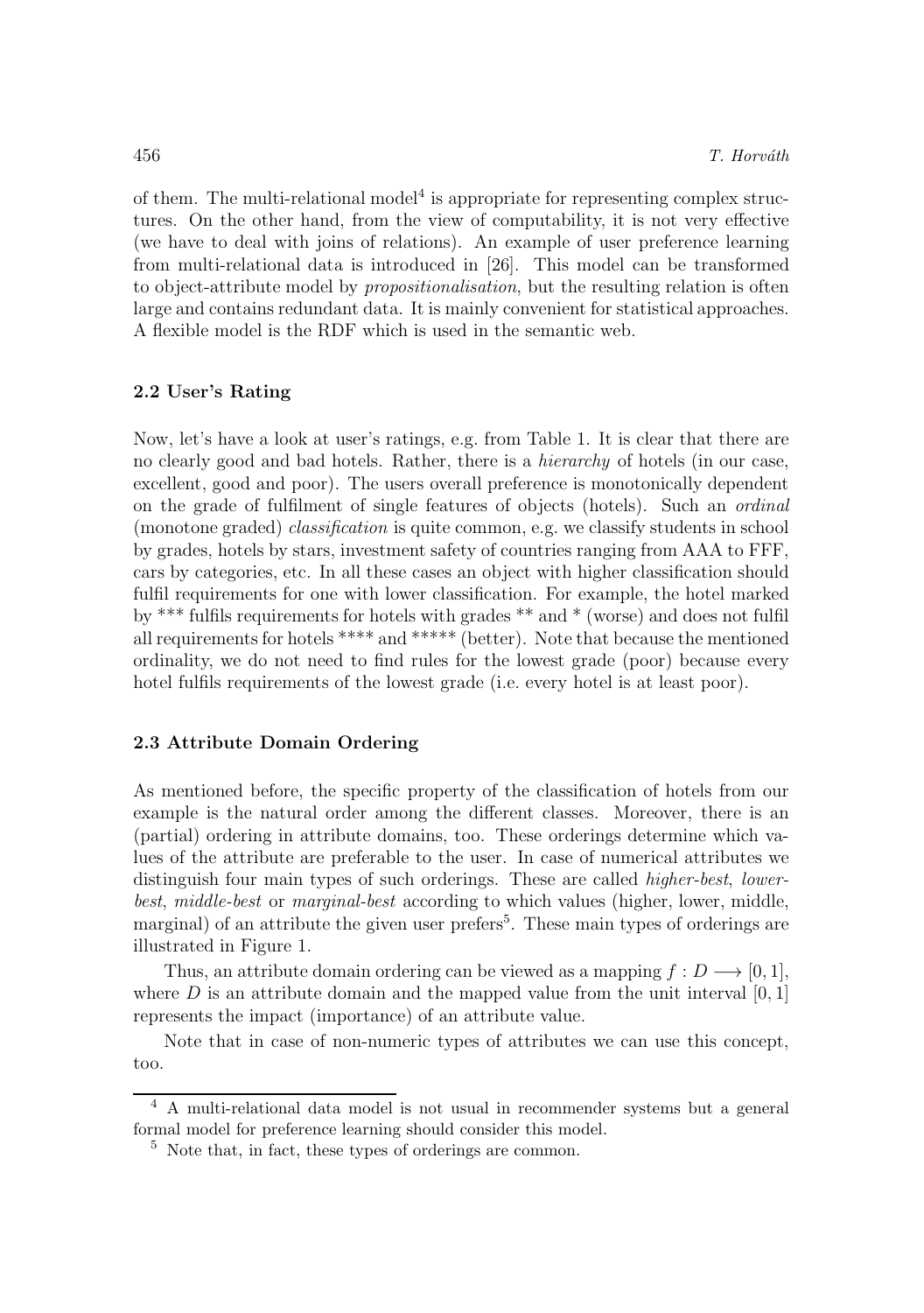

Fig. 1. Four main types of orderings of numerical attribute domains: a) higher-best, b) lower-best, c) middle-best, d) marginal-best

### 2.4 Attribute Type

The attributes can be of two basic types: nominal (without any ordering in the domain) and *ordinal* (with ordered domain). However, in our case we deal mainly with ordinal types; it can happen that some nominal attributes have big impact on the classification. An interesting attribute is the Boolean type attribute which can behave as nominal or ordinal (i.e. that an ordering between the true and false values is present). It means that the true values are better, or, conversely, the false values have positive impact to the classification<sup>6</sup>. From our point of view the most interesting attributes are the ordinal ones. These can be divided into two classes: discrete and continuous. In the case of discrete attributes an (partial) ordering of individual values or a disjunctive sets of values (disjunctive subsets of the domain) are present. In the case of continuous attributes we have a partial ordering of disjunctive intervals of values (disjunctive subintervals of the domain).

#### 2.5 Imperfection

In a standard logical framework, we are restricted to represent only facts that are absolutely true. Thus, this framework is unable to represent and reason with imperfect – uncertain, vague, noisy, ranked/preferenced – information. This is a significant gap in the expressive power of the framework, and a major barrier to its use in many real-world applications. We use imperfection in the generic sense of uncertainty. Imperfection is unavoidable in the real world: our information (and particularly our classification) is often inaccurate and always incomplete, and only a few of the "rules" that we use for reasoning are true in all (or even most) of the possible cases. Furthermore, it is hard to represent the notions of a natural language just with two values (true, false). If we consider the concept "cheap", in a standard two-valued logic we can say that it holds (an object is cheap) or not (an object is not cheap). However, in two valued logic we cannot express easily that one item is cheaper than another. So, it is convenient to use several degrees of truth to the facts, in order to represent e.g. the concepts "more" or "less" cheap. For this purpose we can use the multi-valued logical framework, in which a truth value (accuracy, trustworthiness or

<sup>6</sup> It depends on the nature of the domain.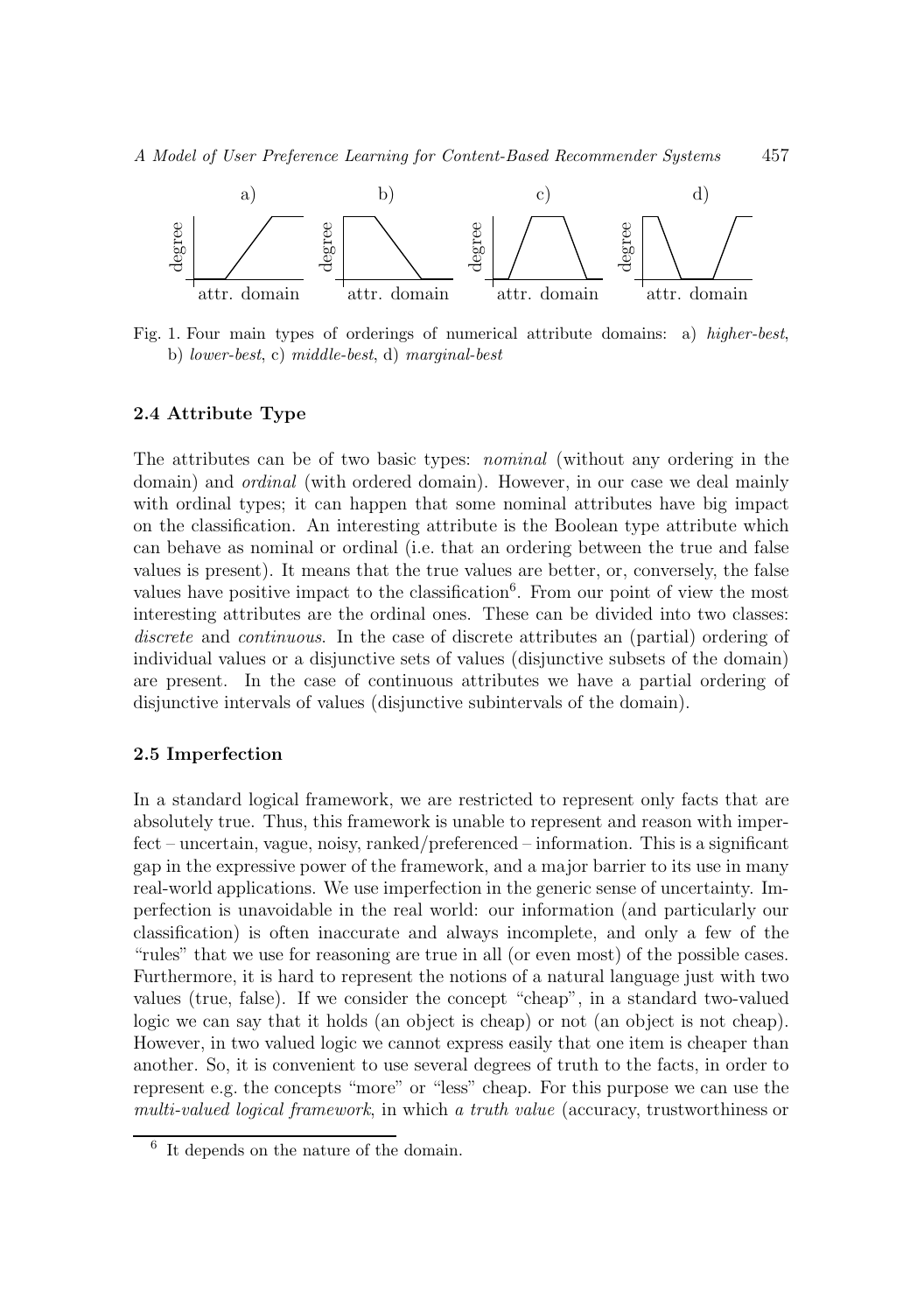preference) is assigned to information. Beside probabilistic models<sup>7</sup> [45, 46] there is an extensive study of these phenomena in multiple-valued logic [44, 46].

Definition 1. Fundamental requirements for a flexible formal model for user preference learning are:

- Capability to represent and learn ordinal ratings (classification) of objects.
- Working with an arbitrary combination of ordinal and nominal attributes.
- Consideration of several types of orderings of attribute domains (at least, the above-mentioned higher-best, lower-best, middle-best and marginal-best types).

Definition 2. Special requirements for a flexible formal model for user preference learning are:

- Ability to deal with *several data models* (Object-Attribute, Multi-Relational, RDF).
- Representation of *imperfection* (uncertainty, vagueness, imprecision, ...) and the notions of a natural language (e.g. vague concepts, as "cheap", "near").

Notice that none of the recent approaches<sup>8</sup> to user preference learning cover all of these fundamental resp. special requirements at once.

#### 3 THE USER PREFERENCE LEARNING MODEL

As stated in the previous chapter, there are some fundamental requirements, which a flexible formal model should fulfil (Definition 1). Assume that we have extensional data in relation R having attributes  $\mathcal{A}, \mathcal{A}_1, \ldots, \mathcal{A}_n$  with domains  $\mathbb{D}, \mathbb{D}_1, \ldots, \mathbb{D}_n$  in which the  $A$  attribute is a key, i.e. an identifier of an object. In other words, it is an object-attibute model where an object of interest is represented by values uniquely assigned to its attributes. For a tuple  $(x, \mathbf{x}) \in \mathbb{R}$ , where  $x \in \mathbb{D}$  is an identifier of an object and  $\mathbf{x} = (x_1, \ldots, x_n) \in \prod_{i \in \{1, \ldots, n\}} \mathbb{D}_i$ , this generates a mapping  $data_{\mathbb{R}} : \mathbb{D} \longrightarrow$  $\prod_{i\in\{1,\ldots n\}} \mathbb{D}_i$  defined as  $data_{\mathbb{R}}(x) = \mathbf{x}$ . In the following text,  $(data_{\mathbb{R}}(x))_i$  will denote the *i*th component  $x_i$  of  $\mathbf{x} = (x_1, \ldots, x_n)$ .

Since we are interested in the case when user rates objects, take a look at user's ratings. Ratings can be expressed in natural language (poor, good, excellent) or by real numbers (e.g. normalized to the unit interval  $[0, 1]$ ). Here the *preference degrees*<sup>9</sup> are assumed to be *totally (linearly)* ordered<sup>10</sup>. In general, user's preference degrees can be represented by (or transformed to) real numbers from the unit interval [0, 1].

<sup>7</sup> Probability theory models uncertainty by assigning a probability to each of the states of the world that an agent considers possible.

<sup>8</sup> Discussed later in this work.

<sup>9</sup> User's ratings are often called preference degrees, too.

 $10$  The position is that partially ordered ratings – without contradictions, cycles – can be realised by a linear extension of these ratings.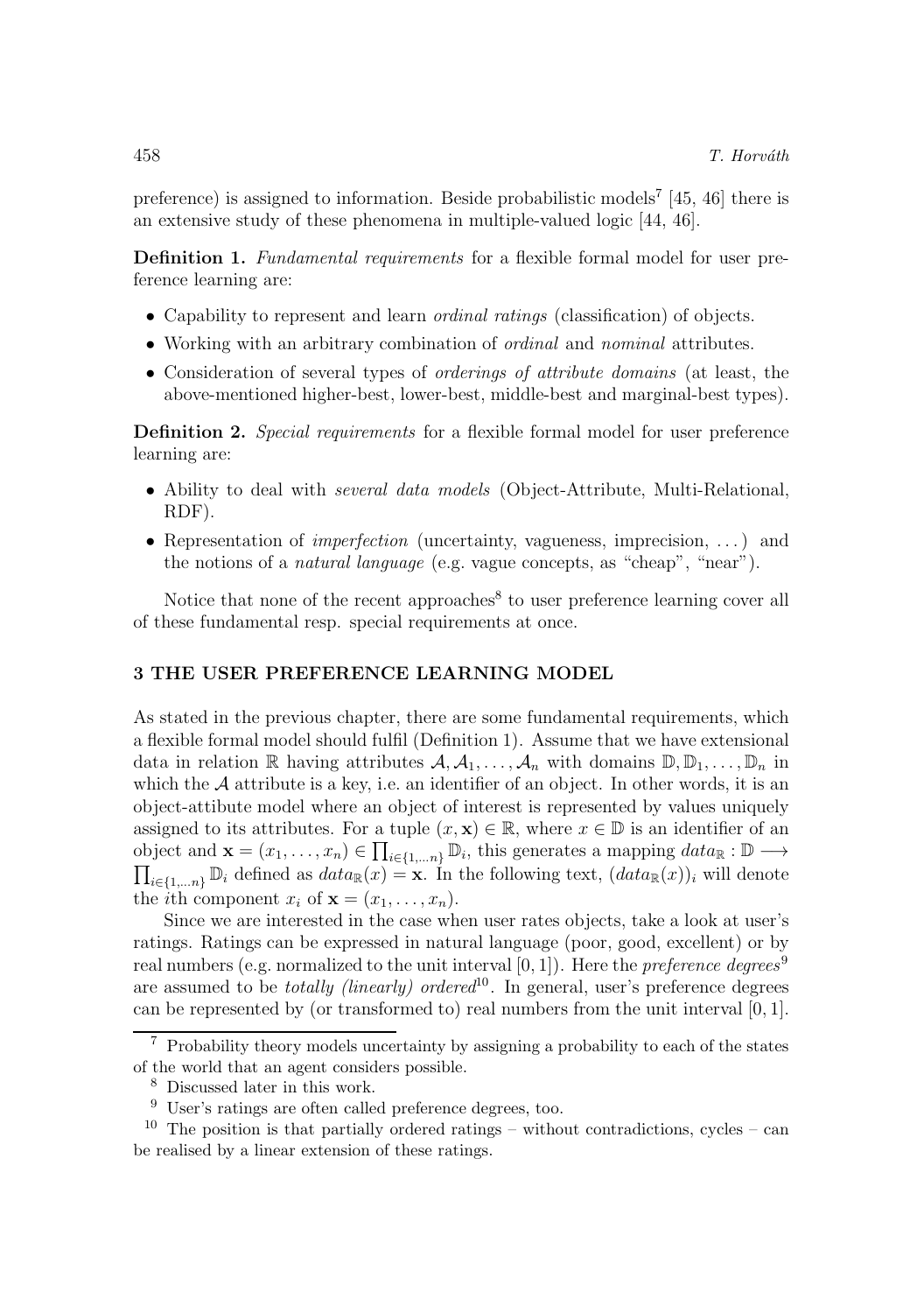Thus, if a user u rates objects, he/she determines a linear ordering of these objects, i.e. an ordering  $\preceq^u_{\mathbb{D}}$  on the domain  $\mathbb{D}$ . Note that an ordering  $\preceq^u_{\mathbb{D}}$  is distinctive (and thus subjective and unique) for an individual user  $u$ . In case of  $m$  users we denote their orderings as  $\preceq^{\!u_1}_{\mathbb{D}}, \ldots, \preceq^{\!u_m}_{\mathbb{D}}$ .

Partial orderings  $\preceq^u_{\mathbb{D}_1}, \ldots, \preceq^u_{\mathbb{D}_n}$  on the attribute domains  $\mathbb{D}_1, \ldots, \mathbb{D}_n$  are an important part of our model. Notice that these orderings have the same meaning as the above-mentioned four main types of orderings of attribute domains, illustrated in Figure 1. Again, these orderings are distinctive for an individual user  $u$ . In case of m users, we denote these orderings as  $\preceq_{\mathbb{D}_1}^{u_1}, \ldots, \preceq_{\mathbb{D}_n}^{u_1}, \ldots, \preceq_{\mathbb{D}_1}^{u_m}, \ldots, \preceq_{\mathbb{D}_n}^{u_m}$ .

**Definition 3.** Suppose an ordering  $\leq$  on the set X and a function  $p : X \longrightarrow [0, 1]$ . Then we say that  $\preceq$  is *generated* by p if the following holds:  $(\forall x, y \in \mathbb{X})$  x  $\preceq$ y iff  $p(x) \leq p(y)$ . In this case, we can denote  $\preceq_p$ .

**Definition 4** (Monotone dataset). Suppose a dataset  $\mathbb{R} \subseteq \mathbb{D} \times \prod_{i \in \{1,\ldots,n\}} \mathbb{D}_i$ , a linear ordering  $\preceq_{\mathbb{D}}^u$  on  $\mathbb{D}$  and partial orderings  $\preceq_{\mathbb{D}_1}^u$ , ...,  $\preceq_{\mathbb{D}_n}^u$  on  $\mathbb{D}_1, \ldots, \mathbb{D}_n$ , and the mapping  $data_{\mathbb{R}} : \mathbb{D} \longrightarrow \prod_{i \in \{1,\dots,n\}} \mathbb{D}_i$ .

If for any two objects  $(x, \mathbf{x}), (y, \mathbf{y}) \in \mathbb{R}$  it holds

$$
(\forall i \in \{1, ..., n\}) (data_{\mathbb{R}}(x))_i \preceq^u_{\mathbb{D}_i} (data_{\mathbb{R}}(y))_i \Longrightarrow x \preceq^u_{\mathbb{D}} y \tag{1}
$$

we call the dataset<sup>11</sup> R monotone w.r.t. orderings  $\preceq^u_{\mathbb{D}}, \preceq^u_{\mathbb{D}_1}, \ldots, \preceq^u_{\mathbb{D}_n}$ .

**Definition 5** (User's preferences). Suppose a dataset  $\mathbb{R} \subseteq \mathbb{D} \times \prod_{i \in \{1,\dots,n\}} \mathbb{D}_i$  having attributes  $\mathcal{A}, \mathcal{A}_1, \ldots, \mathcal{A}_n$  with domains  $\mathbb{D}, \mathbb{D}_1, \ldots, \mathbb{D}_n$ . Suppose that  $\mathbb{R}$  is monotone w.r.t. orderings  $\preceq^u_{\mathbb{D}}$ ,  $\preceq^u_{\mathbb{D}_1}$ , ...,  $\preceq^u_{\mathbb{D}_n}$ , where  $\preceq^u_{\mathbb{D}}$  is generated by an  $p_G^u : \mathbb{D} \longrightarrow [0, 1]$  and  $\preceq^u_{\mathbb{D}_i}$  are generated by mappings  $p_{L_i}^u : \mathbb{D}_i \longrightarrow [0,1].$ 

Then the mapping  $p_G^u$  is called *user's global preferences* and the mappings<sup>12</sup>  $p_{L_i}^u$  are called user's local preferences on  $\mathbb R$  for attributes  $\mathcal{A}_1, \ldots, \mathcal{A}_n$  compatible to user's global preferences  $p_G^u$ . In this case, we say that  $\mathbb R$  is monotone w.r.t.  $p_G^u$  and  $p_{L_1}^u, \ldots, p_{L_n}^u.$ 

As can be seen from Definition 5, we consider user's preferences on the whole domain of objects. The reason is the following: we assume that users have their fixed preferences at certain time, valid for all objects, even if these are hard to determine exactly. For example, if one prefers cheap hotels, then this preference is valid for all hotels, and doesn't depend on concrete objects (hotels). Of course, preferences can change with time, but are stable at a certain moment; e.g. if a user gets good job, he/she is assumed to prefer medium price hotels.

<sup>11</sup> In the following text, we will use shorter notation "monotone dataset", instead of "monotone dataset w.r.t. orderings  $\preceq^u_{\mathbb{D}}, \preceq^u_{\mathbb{D}_1}, \ldots, \preceq^u_{\mathbb{D}_n}$ ".

<sup>&</sup>lt;sup>12</sup> In the following text, we will use shorter notation "user's local preferences", instead of "user's local preferences on R for attributes  $A_1, \ldots, A_n$  compatible to user's global preferences  $p_G^u$ ".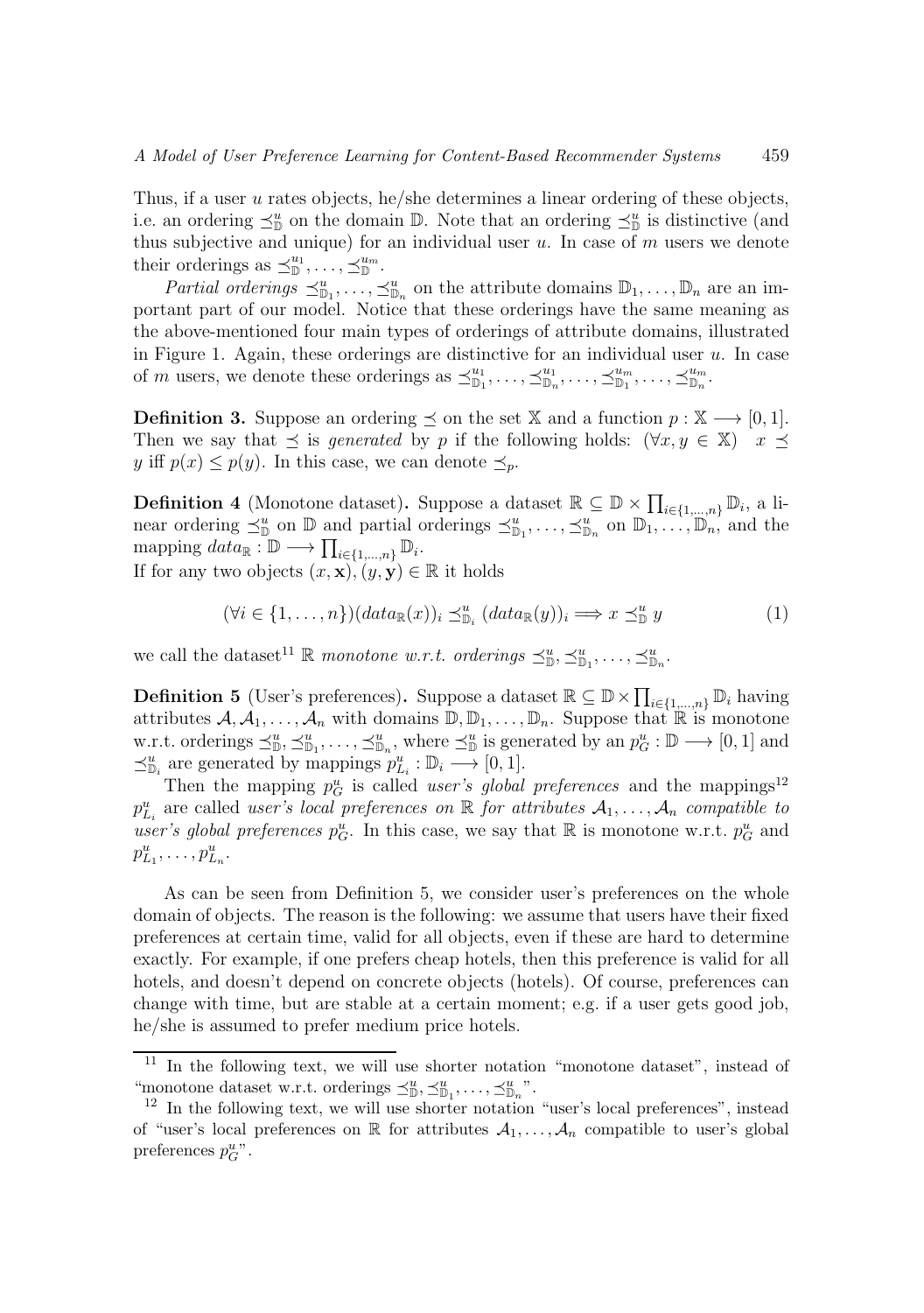Note that some exceptions can occur, when user likes objects, which don't fulfil his/her known preferences. Usually this is because of other, previously not considered attributes. For example, user can prefer a hotel which has a lovely receptionist, although it is a little bit expensive. In this case, "loveliness" of receptionist can be considered as an additional (or "hidden") attribute.

An important question arises: Do user's local preferences always exist? An example of dataset, where user's local preferences cannot be found is given in the next example.

**Example 1.** Suppose the dataset  $\mathbb{R} = \{(a, 0, 0), (b, 0, 1), (c, 1, 0), (d, 1, 1)\}\subseteq \mathbb{D} \times$  $\mathbb{D}_1 \times \mathcal{D}_2$  where  $\mathbb{D} = \{a, b, c, d\}, \mathbb{D}_1 = \mathbb{D}_2 = \{0, 1\}.$  The mapping  $p_G^u$  (generating an ordering  $\preceq^u_{\mathbb{D}}$  is defined as  $p_G^u(a) = p_G^u(d) = 0, p_G^u(b) = p_G^u(c) = 1$ . The situation is similar to classical XOR operator, as can be seen in Figure 2.



Fig. 2. Example of a XOR-typed dataset

There are three possible cases of mappings  $p_{L_1}^u$  for the domain  $\mathbb{D}_1$ , namely, when  $p_{L_1}^u(0) < p_{L_1}^u(1), p_{L_1}^u(0) > p_{L_1}^u(1)$  or  $p_{L_1}^u(0) = p_{L_1}^u(1)$ . Similar situation arises in case of mapping  $p_{L_2}^u$  for the domain  $\mathbb{D}_2$ . Note that the concrete values of these functions (which are from the unit interval  $[0, 1]$ ) do not matter. Thus, there are nine different combinations of mappings  $p_{L_1}^u$ ,  $p_{L_2}^u$ , which generate orderings  $\preceq_{\mathbb{D}_1}^u$ ,  $\preceq_{\mathbb{D}_2}^u$ , respectively. None of these combinations is approppriate to fulfil Condition 1 for a monotone dataset (and thus for local preferences, too). Note that for the dataset  $\mathbb R$  with user's global preferences  $p_G^u$ , local preferences do not exist.

Notice that a non-monotone dataset, i.e. in which local preferences do not exist can be denoted as XOR-type dataset.

Let's modify Example 1 by adding an attribute to the data model as can be seen in the following example:

**Example 2.** The dataset  $\mathbb{R} = \{(a, 0, 0, \diamondsuit), (b, 0, 1, \heartsuit), (c, 1, 0, \heartsuit), (d, 1, 1, \diamondsuit)\}\subseteq \mathbb{D}\times$  $\mathbb{D}_1\times\mathbb{D}_2\times\mathbb{D}_3$  where  $\mathbb{D} = \{a, b, c, d\}, \mathbb{D}_1 = \mathbb{D}_2 = \{0, 1\}$  and  $\mathbb{D}_3 = \{\heartsuit, \diamondsuit\}.$  The mapping  $p_G^u$  is equal to that in Example 1, i.e.  $p_G^u(a) = p_G^u(d) = 0, p_G^u(b) = p_G^u(c) = 1$ . Now, define the following mappings  $p_{L_i}^u : \mathbb{D}_i \longrightarrow [0,1]$  as follows:  $p_{L_1}^u(x) = p_{L_2}^u(y) = c$ for every  $x \in \mathbb{D}_1, y \in \mathbb{D}_2$ , where  $c \in [0, 1]$  is a constant and  $p_{L_3}^u(\diamondsuit) = \frac{1}{3}$ ,  $p_{L_3}^u(\diamondsuit) = \frac{2}{3}$ . This situation is illustrated in Figure 3.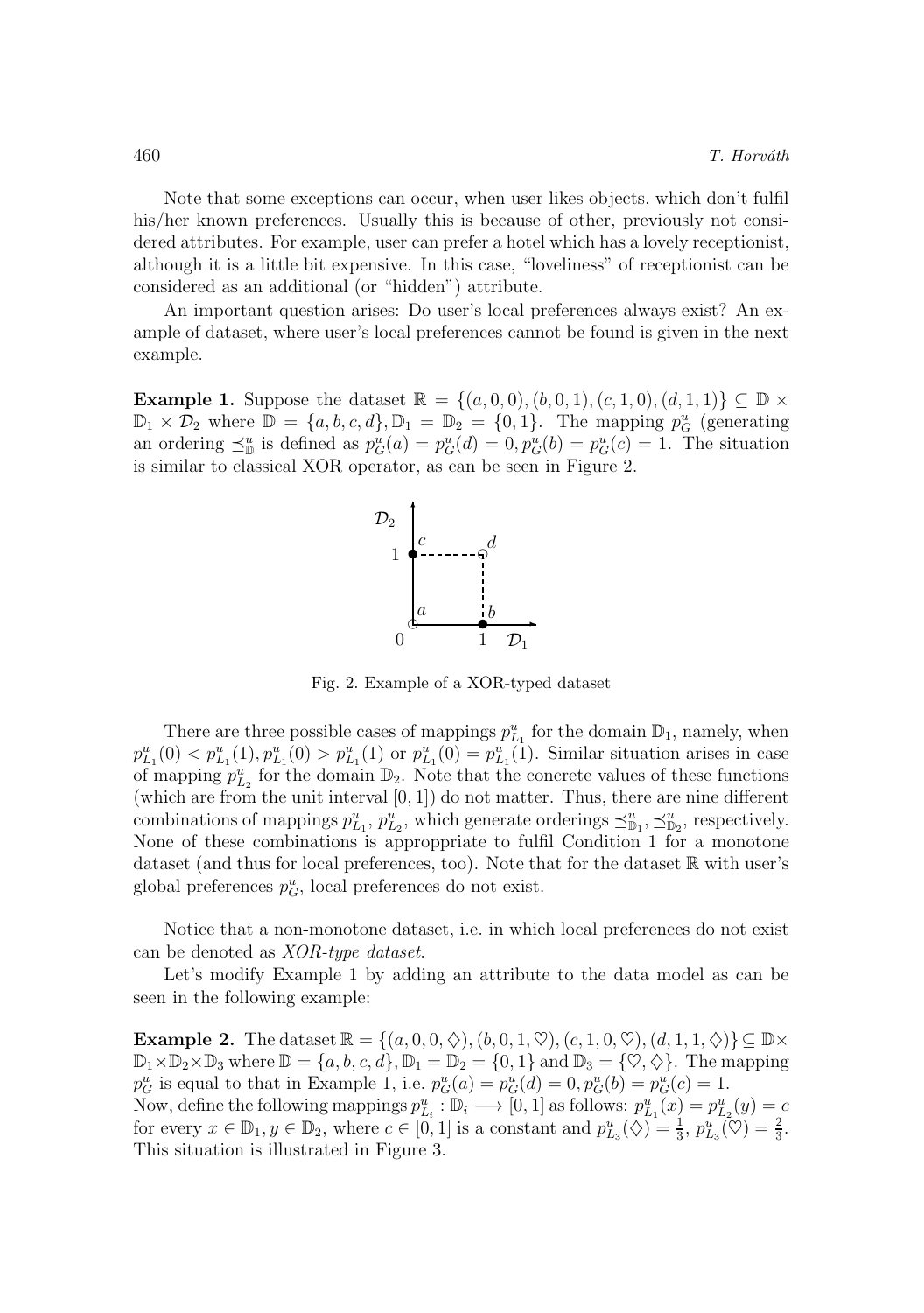

Fig. 3. Illustration of data from Example 2

Now, the mappings  $p_{L_i}^u$  and  $p_G^u$  generate orderings which fulfil Condition 1 and makes the dataset R monotone. Thus,  $p_{L_1}^u, p_{L_2}^u$  and  $p_{L_3}^u$  can be declared as user's local preferences.

**Definition 6.** A user's local preference  $p_{L_i}^u$  defined as  $(\forall x \in \mathbb{D}_i)$   $p_{L_i}^u(x) = c$ , where  $c \in [0,1]$  is called *constant user's local preference for attribute*  $\mathcal{A}_i$  of the domain  $\mathbb{D}_i$ .

Note that a constant user preference indicates that an attribute to which it belongs has no certain ordering on its domain, i.e. all values have the same importance.

Definition 7 (Exact user preference learning task). Suppose a monotone dataset  $\mathbb{R} \subseteq \mathbb{D} \times \mathbb{D}_1 \times \ldots \times \mathbb{D}_n$  w.r.t. orderings  $\preceq^u_{\mathbb{D}}, \preceq^u_{\mathbb{D}_1}, \ldots, \preceq^u_{\mathbb{D}_n}$ , where  $\preceq^u_{\mathbb{D}}$  is generated by  $p_G^u : \mathbb{D} \longrightarrow [0,1].$ 

The exact task of user preference learning has a sample set (training set)  $\mathbb{S} \subseteq \mathbb{R}$ and  $p_G^u \upharpoonright \mathbb{S}$  on input. The task is to find mappings  $p_{L_i}^u : \mathbb{D}_i \longrightarrow [0,1]$  which generate  $\preceq^u_{\mathbb{D}_i}$ , and find a mapping  $\mathbb{Q}: [0,1]^n \longrightarrow [0,1]$ , such that

$$
(\forall o \in \mathbb{D} \upharpoonright \mathbb{R}) \quad \mathbb{Q}(p_{L_1}^u((data_{\mathbb{R}}(o))_1), \dots, p_{L_n}^u((data_{\mathbb{R}}(o))_n) = p_G^u(o) \tag{2}
$$

where  $\Theta$  is called *aggregation function*.

As can be seen, a user preference learning task consists of two individual *learniq* steps: to find user's local preferences and an aggregation function @. We will call the value of  $\mathbb{Q}(p_{L_1}^u((data_{\mathbb{R}}(o))_1), \ldots, p_{L_n}^u((data_{\mathbb{R}}(o))_n)$  the learned value for an object o by an user preference learning method.

Note that the presented user preference learning tasks do not depend on a concrete learning method. It can be chosen arbitrarily, depending on the concrete domain and application.

Naturally, if we demand effective (resp. on-line) computation, the mappings  $p_{L_1}^u, \ldots, p_{L_n}^u$  and @ have to be learned on a small dataset, instead of  $\mathbb{R}$ , but the results must be valid for the whole R. Thus, the accuracy of computation determines how precise are the local  $(p_{L_i}^u)$  and global  $(\textcircled{\textcircled{\textcirc}})$  preferences, learned from a small subset of the domain w.r.t. the whole domain of objects.

Such an accuracy, which determines how precisely can be the user's preferences (valid on the whole domain) predicted by learning from a small dataset, is called prediction accuracy. It can be expressed in the following form: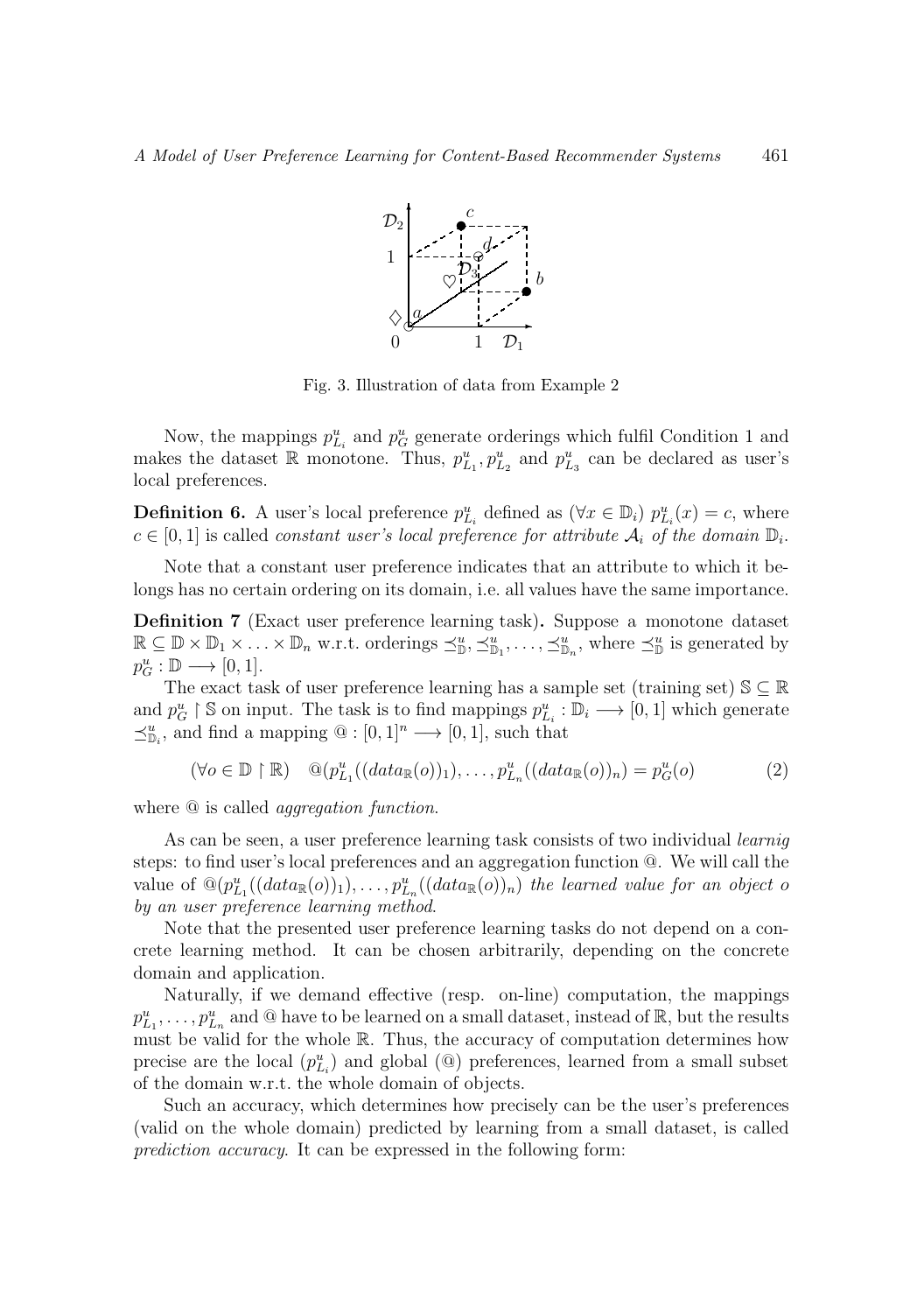$$
exact prediction accuracy = \frac{number of correctly learned objects}{number of all objects}
$$
 (3)

where an object is learned correctly, if the learned value for the object is equal to user's rating of this object (i.e. the Condition 2 holds for the given object o).

An accuracy of learning on a mentioned small dataset (often called training set) is called training accuracy. It can be defined as usual in the concrete learning methods used in the learning process<sup>13</sup>.

Note that in general the training accuracy is higher than the prediction accuracy. Since it is often hard to find an aggregation function @ having exactly the same values on  $\mathbb R$  as user's global preferences  $p_G^u$ , a task with a weaker condition is needed, whose main idea is that an aggregation function can't change the ordering of objects w.r.t. user's rating (i.e. his/her global preferences).

Definition 8 (Order preserving user preference learning task). Suppose a monotone dataset  $\mathbb{R} \subseteq \mathbb{D} \times \mathbb{D}_1 \times \ldots \times \mathbb{D}_n$  w.r.t. orderings  $\preceq^u_{\mathbb{D}}, \preceq^u_{\mathbb{D}_1}, \ldots, \preceq^u_{\mathbb{D}_n}$ , where  $\preceq^u_{\mathbb{D}}$  is generated by  $p_G^u : \mathbb{D} \longrightarrow [0,1].$ 

The order preserving task of user preference learning has a sample set (training set)  $\mathbb{S} \subseteq \mathbb{R}$  and  $p_G^u \upharpoonright \mathbb{S}$  on input. The task is to find mappings  $p_{L_i}^u : \mathbb{D}_i \longrightarrow [0,1]$ which generate  $\preceq^u_{\mathbb{D}_i}$ , and to find a mapping  $\mathbb{Q} : [0,1]^n \longrightarrow [0,1]$ , such that

$$
(\forall o_r, o_s \in \mathbb{D})(\forall i \in \{1, ..., n\}) \quad p_G^u(o_r) < p_G^u(o_s) \Longrightarrow
$$
\n
$$
\begin{aligned}\n\textcircled{2}(p_{L_1}^u((data_{\mathbb{R}}(o_r))_1), \dots, p_{L_n}^u((data_{\mathbb{R}}(o_r))_n) < \\
&\leq \textcircled{2}(p_{L_1}^u((data_{\mathbb{R}}(o_s))_1), \dots, p_{L_n}^u((data_{\mathbb{R}}(o_s))_n)\n\end{aligned} \tag{4}
$$

where  $\Omega$  is called *aggregation function*<sup>14</sup>.

The left side of the above implication determines that an object  $o_s$  is better in all attributes than an object  $o_r$ . The aim is to get a mapping ( $\circled{a}$ ) which does not evaluate  $o_s$  worse than  $o_r$ . Note that it is sufficient to define the mapping  $\Omega$  as equal to a constant value. This result will be correct, albeit useless.

In this case, the prediction accuracy is similar to exact prediction accuracy:

order preserving pred. accuracy = 
$$
\frac{\text{number of correctly learned pairs}}{\text{number of all pairs}} \tag{5}
$$

where a pair of objects is learned correctly, if the Condition 4 holds for the given pair of objects.

Figure 4 illustrates the situation presented in Definitions 7, 8. First step of our model assumes attribute domains  $\mathbb{D}, \mathbb{D}_i$  and orderings  $\preceq^u_{\mathbb{D}}, \preceq^u_{\mathbb{D}_i}$  (depending on user) which build a monotone dataset  $\mathbb{R}$  (where  $i \in \{1, \ldots, n\}$ ). Moreover,  $\preceq_{\mathbb{D}}^u$  is

<sup>&</sup>lt;sup>13</sup> The training accuracy will be discussed with the learning algorithm later.

<sup>14</sup> An aggregation function is often mentioned as utility function.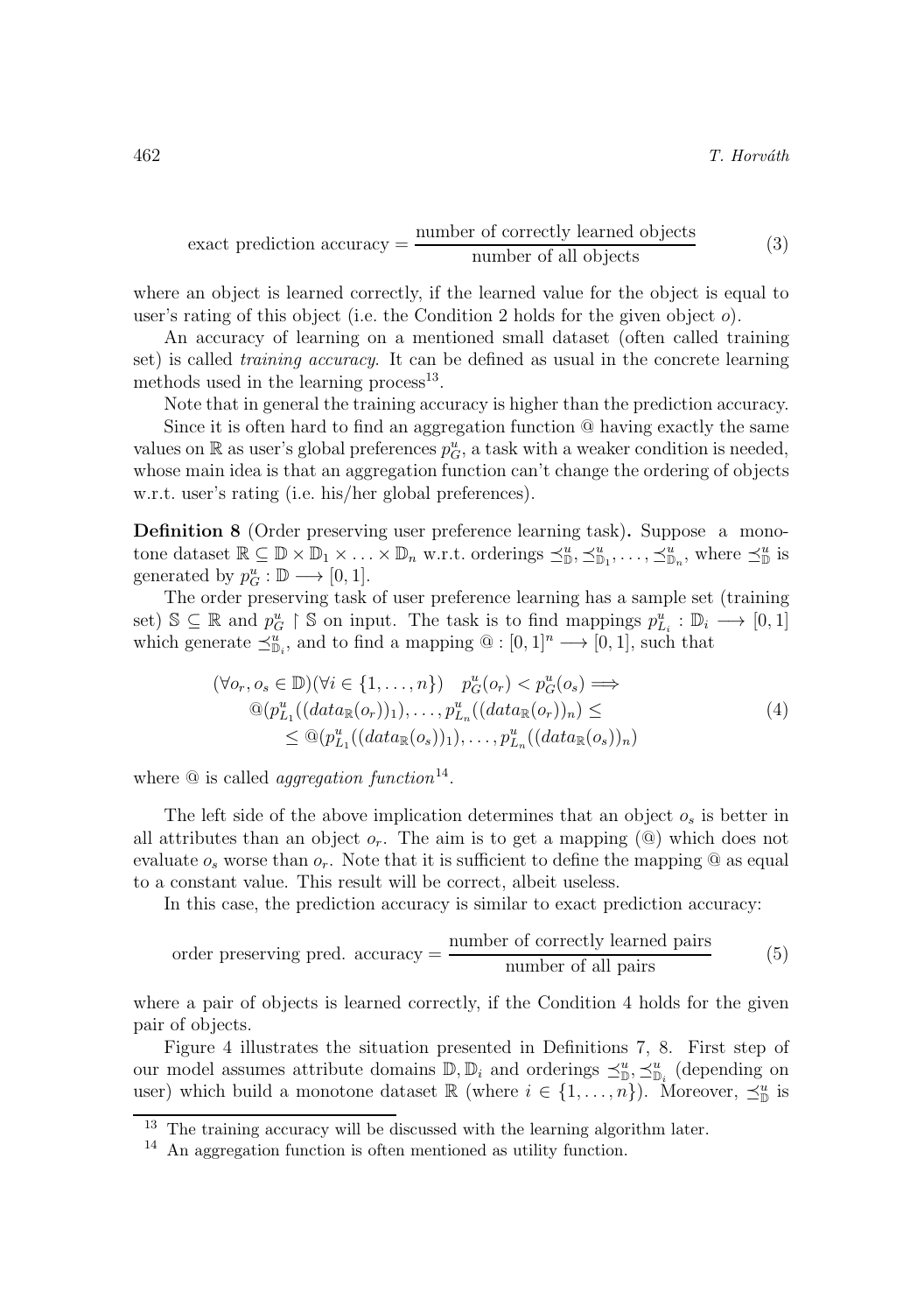

Fig. 4. Commutative diagram of our formal model of user preference learning

generated by a mapping  $p_G^u$ . This is illustrated in the #1 part of the commutative Diagram 4.

Further, we assume that orderings  $\leq_{\mathbb{D}_i}$  can be approximated (resp. generated) by mappings  $p_{L_i}^u$ . Let us note that these are very strong assumptions in general, in practice for finite domains and a finite subset of [0, 1], these mappings can be found (subject to some decrease of precision of the used learning method).

Finally, to complete the commutative diagram  $#2$ , we have to find an aggregation function  $\mathbb{Q}$ , which approximates  $p_G^u$  (and thus generates  $\preceq^u_{\mathbb{D}}$ ), such that the diagram commutes.

The above-described of user preference learning tasks assumes that an ordering  $\preceq^u_D$  generated by mapping  $p_G^u$  is known (on the whole  $\mathbb{R}$ ). Thus, these can be mainly used for off-line computation of user preferences. For example, we have a huge amount of objects and their ratings by many users stored and we want to know which user was having stable preferences during the time (in this case the sample sets correspond to given time periods).

Now, imagine that we do not know the mapping  $p_G^u$  (or an ordering  $\preceq_D^u$ ). The situation is as follows: The user gets some objects which she/he evaluates. Thus we have the sample set  $\mathcal{S}$  and the mapping  $p_G^u : \mathcal{S} \longrightarrow [0,1]$ , which form an input to the computation of the – local and global – preferences of a given user (i.e. the mapings  $p_{L_i}^u$  and  $\omega$ ). Note that  $\omega$  approximates  $p_G^u$  and thus generates the ordering  $\preceq^u_{\mathbb{D}}$  of objects from R. Using  $\preceq^u_{\mathbb{D}}$  we can choose the *top-k*<sup>15</sup> (i.e. the best) objects from the whole R. These objects are again rated by the user and the whole process is repeated. This approach is called PHASES [14]. The respective task to this approach is introduced in Definition 9 and illustrated in Figure 5.

**Definition 9** (Iterative user preference learning task with samples of size  $k$ ). Suppose  $\mathbb{R} \subseteq \mathbb{D} \times \mathbb{D}_1 \times \ldots \times \mathbb{D}_n$  is a dataset and  $\mathbb{S} \subseteq \mathbb{R}$  is an initial sample.

<sup>&</sup>lt;sup>15</sup> An efficient top-k object search algorithm can be found in [21].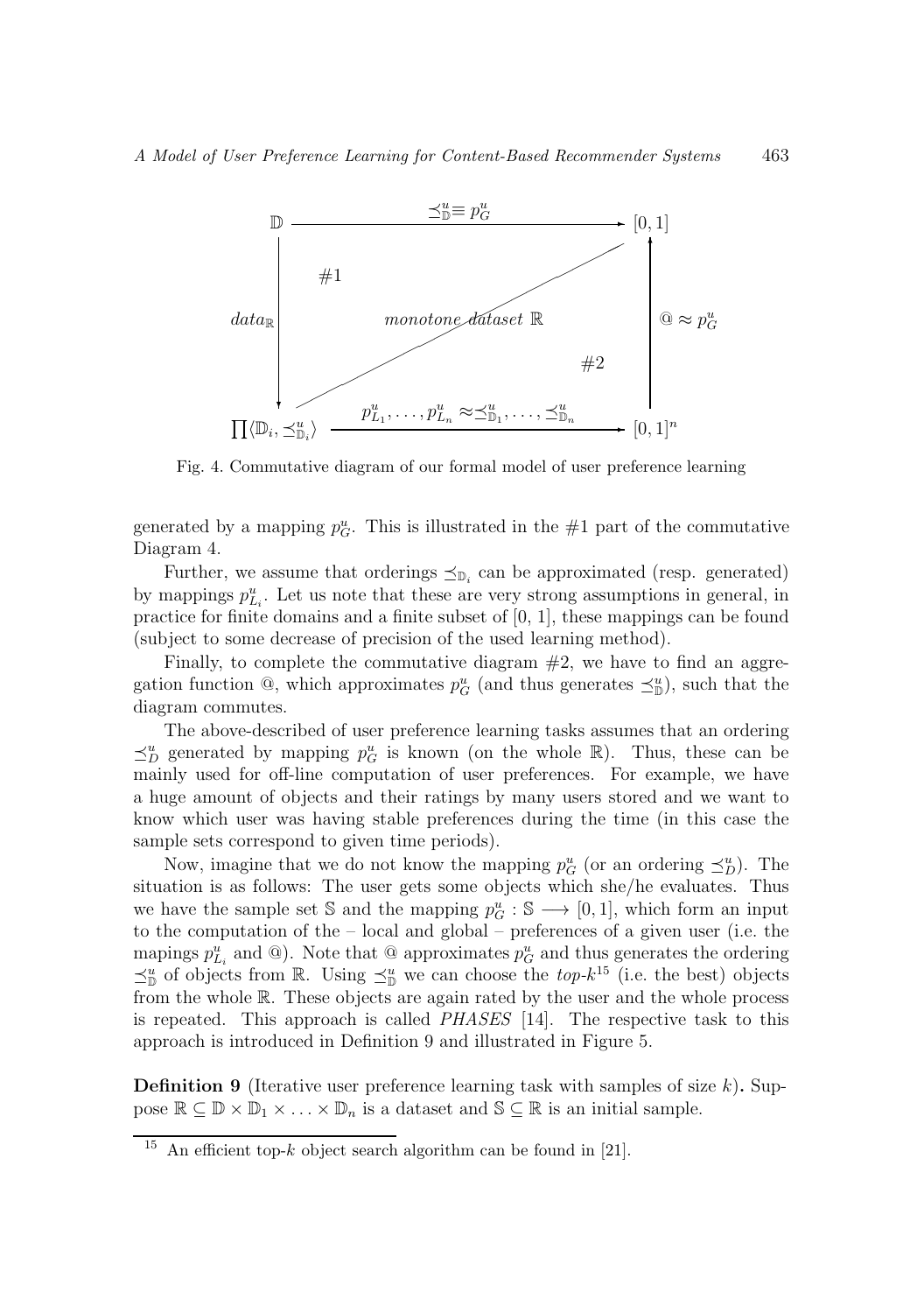The iterative user preference learning task in *phase* 0 has on input  $\mathbb{S} \subseteq \mathbb{R}$  and the mapping  $p_{G,0}^u : \mathbb{S} \longrightarrow [0,1]$ . The iterative user preference learning task in phase 0 has on output mappings  $p_{L_{j,0}}^u : \mathbb{D}_i \longrightarrow [0,1], \mathbb{Q}_0 : [0,1]^n \longrightarrow [0,1]$  and the set  $\mathbb{S}_0 = \text{topk}(\mathbb{R})$  of objects computed w.r.t. ordering  $\preceq_{\mathbb{D},0}$  of all objects  $o \in \mathbb{D}$  generated by  $\mathbb{Q}_0(p_{L_{1,0}}^u(data_{\mathbb{R}}(o))_1, \ldots, p_{L_{n,0}}^u(data_{\mathbb{R}}(o))_n).$ 

The iterative user preference learning task in *phase*  $j + 1$  has on input  $\mathbb{S}_j$  and the mapping  $p_{G,j+1}^u : \mathbb{S}_j \longrightarrow [0,1]$ . The iterative user preference learning task in phase  $j+1$  has on output mappings  $p_{L_{i,j+1}}^u : \mathbb{D}_i \longrightarrow [0,1], \mathbb{Q}_{j+1} : [0,1]^n \longrightarrow [0,1]$ and the set  $\mathbb{S}_{j+1} = topk(\mathbb{R})$  of objects computed w.r.t. ordering  $\preceq_{\mathbb{D},j+1}$  of all objects  $o \in \mathbb{D}$  generated by  $\widehat{\mathbb{Q}_{j+1}(p_{L_{1,j+1}}^u(data_{\mathbb{R}}(o))_1, \ldots, p_{L_{n,j+1}}^u(data_{\mathbb{R}}(o))_n)}$ , where  $topk(\mathbb{R})$ can be an arbitrary procedure which gets top-k objects according to some orderings  $(\text{thus } |\mathbb{S}_i| = k).$ 

The accuracy of iterative user preference learning task expresses how effectively the user's preferences are learned in several phases, i.e. if the offered  $topk(\mathbb{R})$  objects computed w.r.t.  $\preceq_{\mathbb{D},j}$  are better than the topk(R) objects computed w.r.t.  $\preceq_{\mathbb{D},j-1}$ . This accuracy can be computed by several ways, such as:

$$
\tau\text{-iterative correlation}_{i} = \tau(\langle \mathbb{S}_{i}, \preceq_{\mathbb{D}, i} \rangle, \langle \mathbb{S}_{i}, \preceq_{G, i+1} \rangle) \tag{6}
$$

where  $\preceq_{G,i+1}$  is generated by the user's evaluation  $p_{G,i+1}^u$  of a sample set  $\mathbb{S}_i$  and  $\tau(X, Y)$  refers to the Kendall tau rank correlation coefficient<sup>16</sup> [1] computed for ordered sets  $X$  and  $Y$ .

average iterative rating<sub>i</sub> = 
$$
\frac{\sum_{x \in \mathbb{S}_i} p_{G,i+1}^u(x)}{k}
$$
 (7)

An important step is the selection of an initial sample of objects. One solution is the random selection. On the other hand, if we have the previously computed user preferences available (e.g. by an off-line computation from the user history), we can use these preferences to select the top- $k$  objects to initial sample set.

As can be seen, the presented model meets the fundamental requirements (Definition 1): it is capable to represent and learn ordinal ratings (@) and attribute value orderings  $(p_{L_i}^u)$ . If we consider an attribute with constant user's local preferences as nominal, we have included the remaining fundamental requirement (i.e. to deal with an arbitrary combination of nominal and ordinal attributes). The fulfilment of the special requirements (Definition 2) in this model is determined by the concrete learning method or framework<sup>17</sup> used in the learning process.

Other correlation coefficients can be used, too.

<sup>&</sup>lt;sup>17</sup> The proposed IGAP method will be introduced later in this work.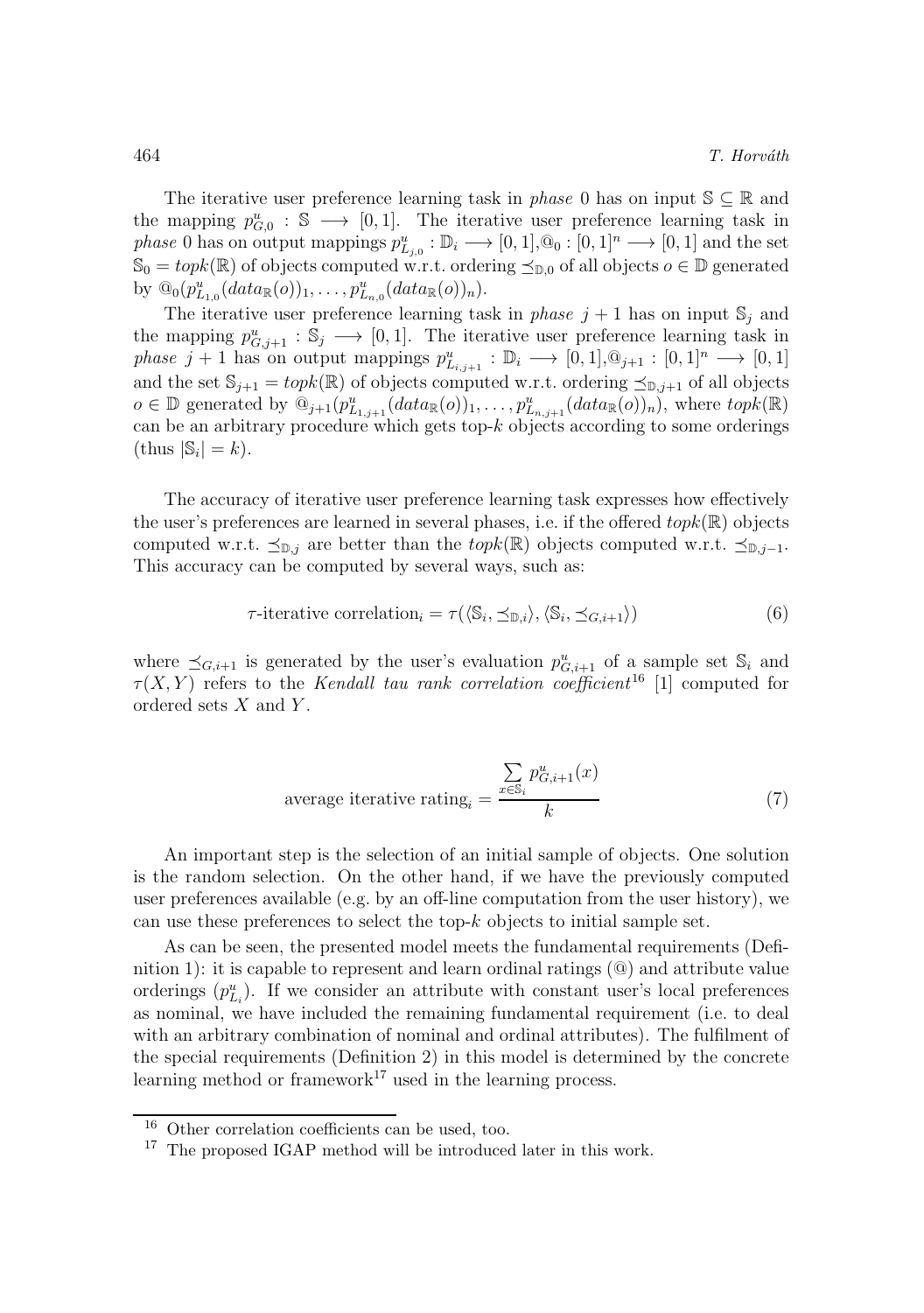

Fig. 5. The PHASES approach

## 4 LOCAL PREFERENCE LEARNING

As mentioned in the previous section, learning user's global preferences is preceded by learning user's local preferences. We concentrate on two methods for local preference learning in this section: one is used for non-numerical attributes (discussed in [15]) and one for numerical attributes (introduced in [14]).

In local preference learning, the main problem is whether the overall evaluation of objects depends on given attributes (e.g. price, distance) according to some ordering of the domain of these attributes.

We learn attribute orderings for every attribute, from the projections of attribute values to user's evaluation. As mentioned in the previous section, we assume finite domains and a finite number of evaluations (grades).

Thus, in case of objects  $o_1, \ldots, o_m \in \mathbb{D}$ , for every attribute  $\mathcal{A}_i$ , the set  $L_{\mathcal{A}_i} =$  $\{ \langle (data_{\mathbb{R}}(o_j))_i, p_G^u(o_j) \rangle | j = 1, \ldots, m \}$  is considered. To allow numerical computations, we need to transform user's evaluation to numbers<sup>18</sup>, if these are expressed in natural language (e.g. "poor"=1, "good"=2 and "excellent"=3).

#### 4.1 Non-Numerical Attributes

If an attribute  $A_i$  with the domain  $\mathbb{D}_i$  is non-numerical, we have two choices:

<sup>18</sup> Note that there is a linear ordering of user's evaluations, so the transformation to numbers can be made easily.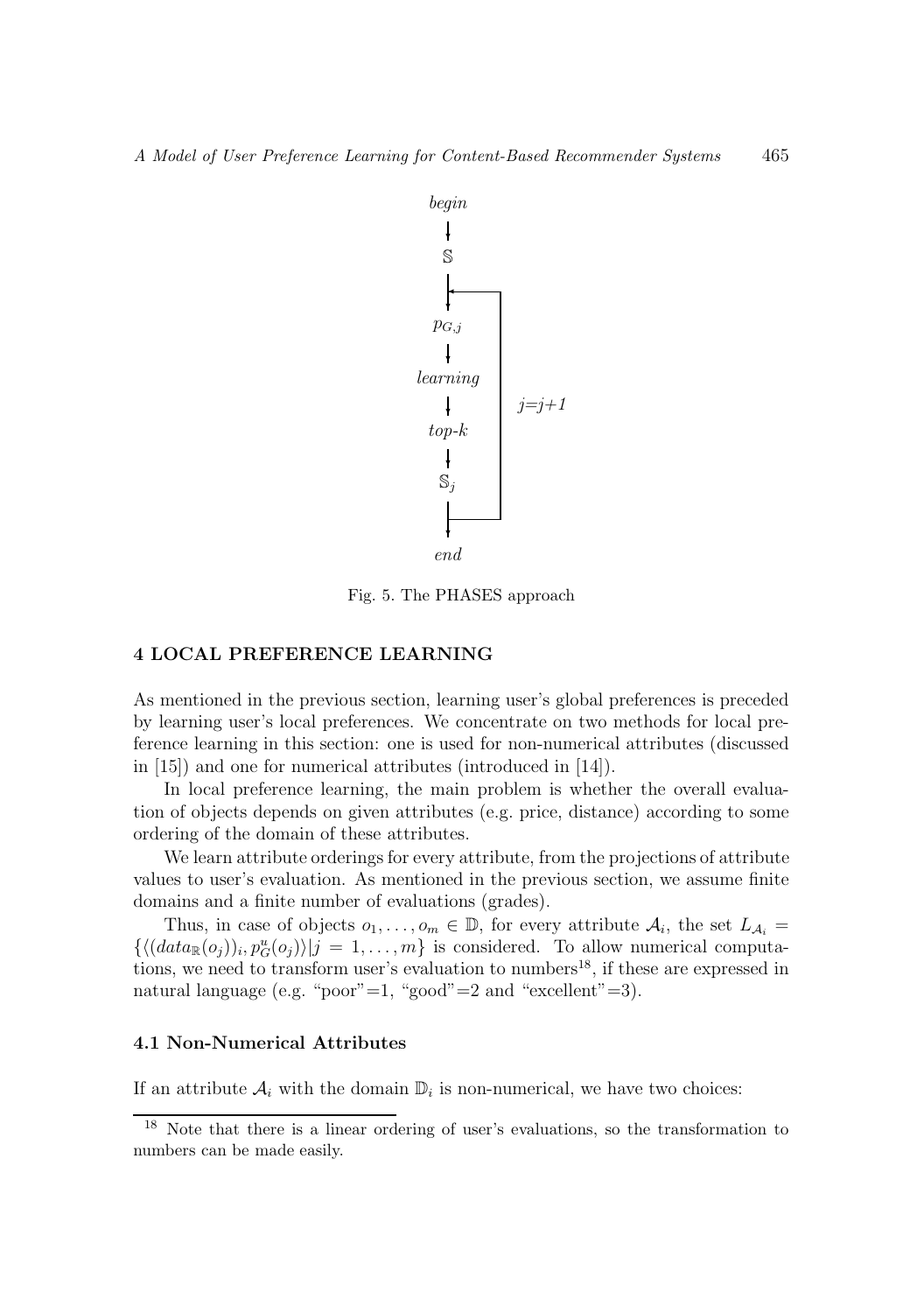- We leave the computation of local preferences and consider the attribute  $A_i$  as nominal.
- The other choice is to compute for every  $X \subseteq \mathbb{D}_i$  the *average* value of user's evaluation of objects having X in attribute  $A_i$ . Thus, local preferences can be computed as

$$
p_{L_i}(X) = \frac{\sum_{\{o \in \mathbb{D} | (data_{\mathbb{R}}(o))_i = X\}} p_G^u(o)}{|\{o \in \mathbb{D} | (data_{\mathbb{R}}(o))_i = X\}|}.
$$
(8)

To make the computation more general, in case of non-numerical attributes we use sets of attribute values  $X \subseteq \mathbb{D}_i$  instead of single attribute values  $x \in \mathbb{D}_i$ . It allows to deal with more values for one attribute (e.g. in the illustrative example in Table 1, an *equipment* attribute can be  $\{tv, internet\}$ .

Example 3. In case of the illustrative example (Table 1), local preferences for a non-numerical attribute "equipment" can be computed as follows:

•  $p_{L_{equipment}}^u(tv) = \frac{user's evaluation(Danube) + user's evaluation(Pear)}{2} = \frac{2+2}{2} = 2$ 

• 
$$
p_{L_{equipment}}^u(internet) = \frac{2+2}{2} = 2
$$

• 
$$
p_{L_{\text{equiv}}}(tv, internet) = \frac{3+3+2+2+3+1+3}{7} = 2\frac{3}{7}
$$

• 
$$
p_{L_{equipment}}^u(nothing) = \frac{1+1+1}{3} = 1
$$

Since we defined local preferences as a mapping of the domain to the unit interval [0, 1], we can normalize the values of  $p_{L_{equipment}}^u(X)$  to this interval. In this case, we can divide the computed values by 3, thus we get  $p_{L_{equipment}}^u(tv) = \frac{2}{3}$ ,  $p_{L_{equipment}}^u(internet) = \frac{2}{3}, p_{L_{equipment}}^u(tv, internet) = \frac{17}{21}, p_{L_{equipment}}^u(nothing) = \frac{1}{3}$ <br>Thus, the corresponding (partial) orderings on the domain of an attribute equip-

ment from Table 1 are as follows:  $\{nothing\}_{\text{equipment}}^u$   $\{tv\}, \{internet\} \preceq_{\text{equipment}}^u$  $\{tv, internet\}.$ 

Note that it can happen that the local preferences for an attribute can't be computed correctly. It is when there are not substantial differences between  $p_{L_i}^u(X)$ for the values  $X \subseteq \mathbb{D}_i$  of an attribute. We can view such local preferences as constant-local preferences and consider the given attribute as nominal.

#### 4.2 Numerical Attributes

As mentioned, we learn local preferences from the projection of attribute values to user's evaluation. Such a projection is illustrated in Figure 6.

Usually, noncomplicated expressions of local preferences are desirable. Since an aggregation of local preferences forms global preferences, more complex local preferences indicate more complex global preferences.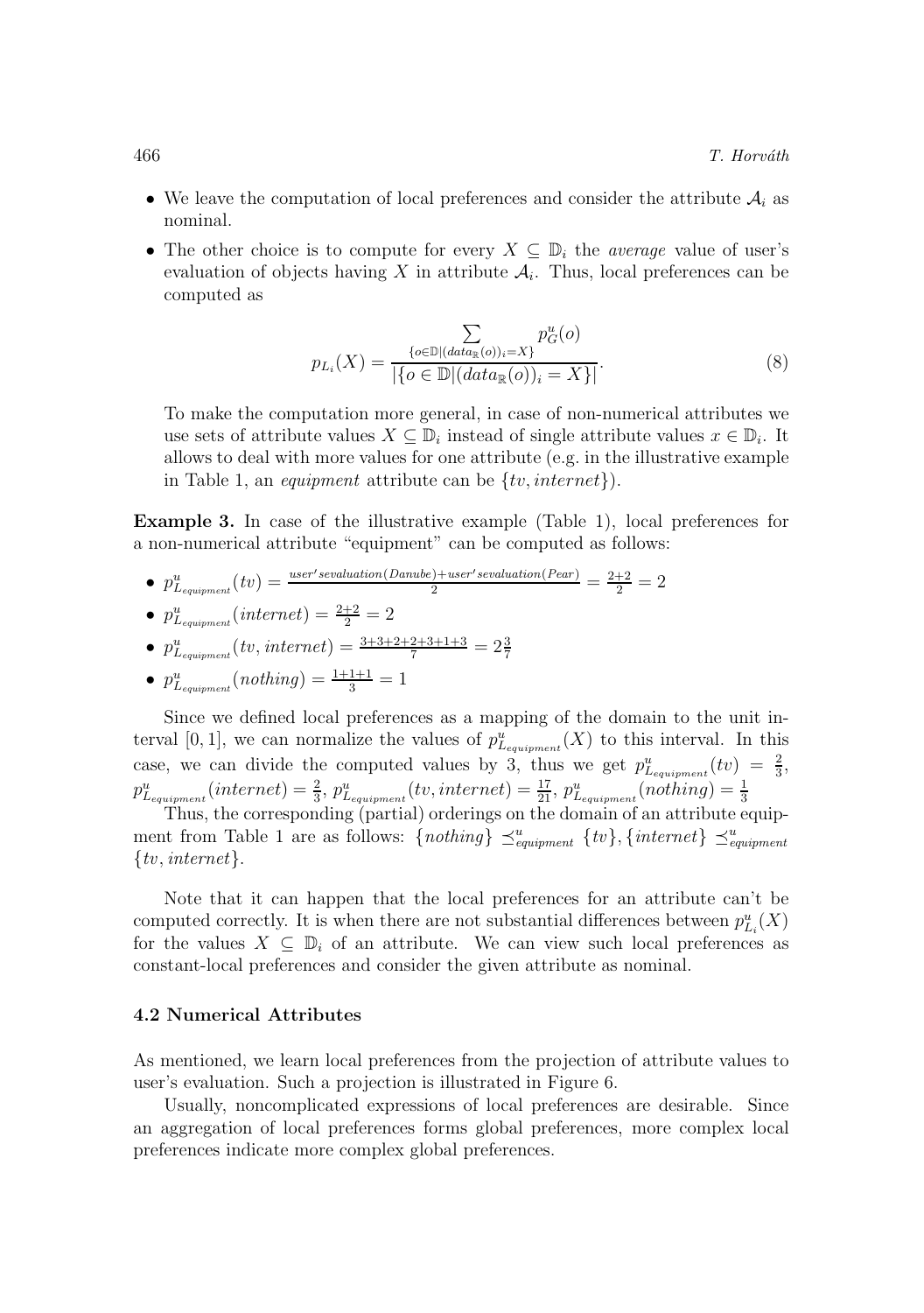

Fig. 6. Projection of attribute values (distance or price) to user's evaluation, corresponding to Table 1

So-called *simplified types of numerical attribute domain orderings* are considered. as illustrated in Figure 7. These are similar to ordering types, introduced in Figure 1, but more effectively usable in computation (even if we have to consider a slight decrease of correctness).



Fig. 7. Simplified types of orderings of numerical attribute domains: a) simple higher-best b) simple lower-best c) simple middle-best d) simple marginal-best related to ordering types, introduced in Figure 1

The main goal is to detect that area in the domain, in which the values are more preferable. This area is represented by one value, called *critical value* (see Figure 7), in contrast to basic ordering types (Figure 1), where this area was an interval.

First, we have to compute the quadratic polynomial on the projection of attribute values to user's evaluation, i.e. the quadratic polynomial regression task with an input  $L_{A_i}$  (introduced at the beginning of the chapter). Such computed polynomials are illustrated by solid lines in Figure 8 in Example 4.

Then, we have to find out the critical value  $c_i$  of an attribute  $\mathcal{A}_i$ , in which the polynomial has its global minimum or global maximum. If the critical value is out of the used domain of an attribute or is inside the domain, but very "near" to borders of the used domain, the ordering will be of the lower-best or higher-best type. If the critical value is somewhere in the middle of the used domain then the ordering will be of the middle-best or marginal-best type. There are six possible situations, as illustrated in Table 2, where  $min(\mathbb{D}_i)$  and  $max(\mathbb{D}_i)$  are the minimal and maximal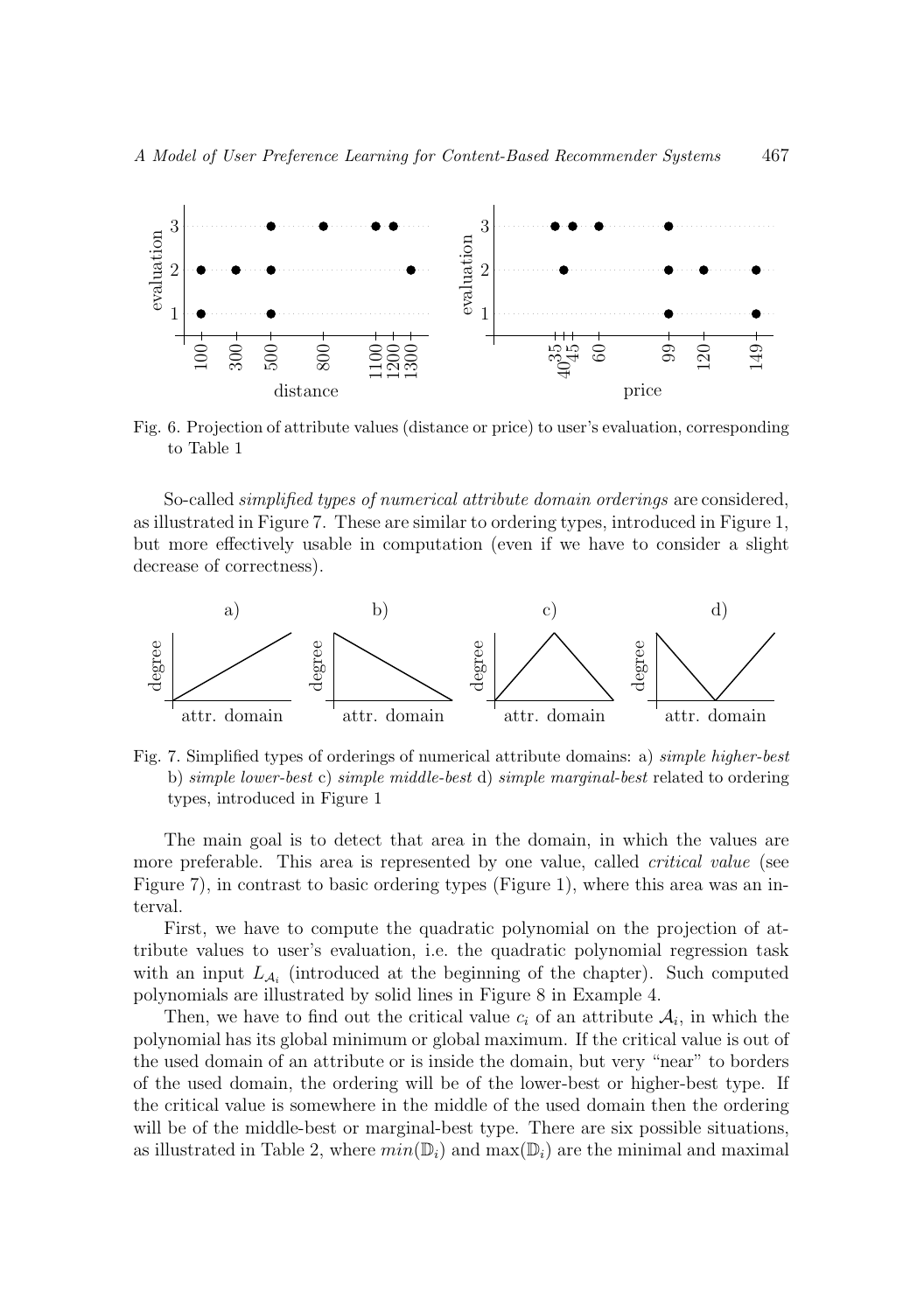values of attribute  $A_i$ , present in the dataset, and  $\epsilon$  represents some measure of nearness to borders of the values of a given attribute in the dataset.

|                                              | $\begin{array}{ccc} \parallel & c_i > \max(\mathbb{D}_i) - \epsilon & c_i < \min(\mathbb{D}_i) + \epsilon & c_i \in \langle \min(\mathbb{D}_i) + \epsilon, \max(\mathbb{D}_i) - \epsilon \rangle \end{array}$ |
|----------------------------------------------|---------------------------------------------------------------------------------------------------------------------------------------------------------------------------------------------------------------|
| min   simple lower-best   simple higher-best | simple marginal-best                                                                                                                                                                                          |
| max simple higher-best simple lower-best     | simple middle-best                                                                                                                                                                                            |

Table 2. Possible (simplified) types of orderings, detected by quadratic polynomial regression, according to the position of the *critical value*  $c_i$  (columns) and to the case, if  $c_i$  is the global maximum minimum of the polynomial (rows)

Finally, we compute the local preferences  $p_{L_i}^u(x)$  for that  $x \in \mathbb{D}_i$ , which are present in the dataset. The computation depends on the detected simplified type of ordering of the attribute  $A_i$ . Thus, we distinguish four cases:

• simple higher-best type of ordering of  $\mathcal{A}_i$ 

$$
p_{L_i}^u(x) = \frac{x - \min(\mathbb{D}_i)}{\max(\mathbb{D}_i) - \min(\mathbb{D}_i)}
$$
(9)

• simple lower-best type of ordering of  $\mathcal{A}_i$ 

$$
p_{Li}^{u}(x) = \frac{\max(\mathbb{D}_{i}) - x}{\max(\mathbb{D}_{i}) - \min(\mathbb{D}_{i})}
$$
\n(10)

• simple middle-best type of ordering of  $A_i$ 

$$
p_{Li}^{u}(x) = \begin{cases} \frac{x - \min(\mathbb{D}_{i})}{c_{i} - \min(\mathbb{D}_{i})}, & \text{if } x \leq c_{i}, \\ \frac{\max(\mathbb{D}_{i}) - x}{\max(\mathbb{D}_{i}) - c_{i}}, & \text{else} \end{cases}
$$
(11)

• simple marginal-best type of ordering of  $\mathcal{A}_i$ 

$$
p_{L_i}^u(x) = \begin{cases} \frac{c_i - x}{c_i - \min(\mathbb{D}_i)}, & \text{if } x \le c_i, \\ \frac{x - c_i}{\max(\mathbb{D}_i) - c_i}, & \text{else.} \end{cases}
$$
(12)

Example 4. We compute the local preferences for the illustrative example (Table 1) as follows: The quadratic polynomials for the attributes distance and price are computed by a standard least squares regression:

$$
polynom_{distance}(x) = -0.000000963524x^{2} + 0,00250191x + 1.02457
$$

$$
polynom_{price}(x) = +0.0000172466x^{2} - 0,0161825x + 3.36741
$$

for which the critical values are  $c_{distance} = 1298.31$  (global maximum) respectively  $c_{price} = 469.15$  (global minimum).

Î.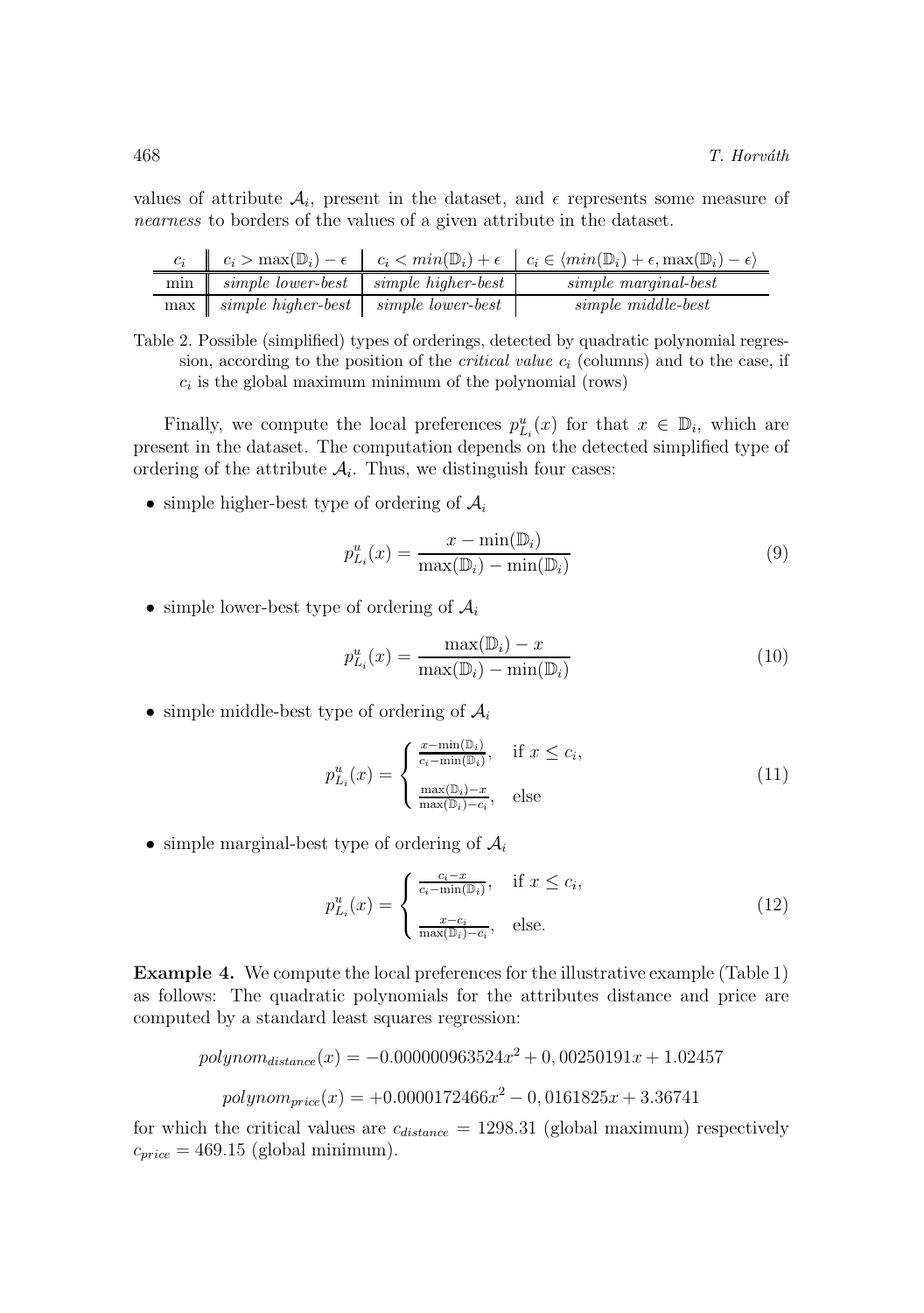

Fig. 8. Learning local preferences by quadratic polynomial regression. The solid lines represent the polynomials, the dotted lines represent the simple higher-best and lowerbest types of orderings. The exact values of  $p_{L_{distance}}^u$  resp.  $p_{L_{price}}^u$  are represented by squares.

The local preferences are computed<sup>19</sup> by using the Equations  $(9)$ ,  $(10)$ :

$$
100 \leq_{distance}^{u} 300 \leq_{distance}^{u} \dots \leq_{distance}^{u} 1200 \leq_{distance}^{u} 1300
$$

or

$$
149 \preceq^u_{price} 120 \preceq^u_{price} \dots \preceq^u_{price} 40 \preceq^u_{price} 35.
$$

#### 5 GLOBAL PREFERENCE LEARNING

A multi-relational learning method with the ability to deal with imperfect information should fulfil all requirements to flexible learning at once (Definitions 1 and 2).

Inductive logic programming (ILP) [13] combines first-order logic and machine learning algorithms. Briefly, the task of ILP is to find a correct hypothesis from the sets of positive and negative examples under the presence of background knowledge.

To fulfil all requirements to flexibe user preference learning (Definitions 1 and 2) we have to join ILP with generalized annotated programs (GAP) [30]. Thus an inductive GAP model was developed, called IGAP  $[26]^{20}$ .

The language of GAP consists of qualitative and quantitative part. The qualitative part of GAP language is the usual language of predicate logic (with variables, constants, predicates and function symbols). The quantitative part of the language in our approach is typed (sorted) and for each logical predicate  $p$  there is a (possibly different) truth values set  $T_p$  with ordering  $\leq_p$ .

Note that  $\min(\mathbb{D}_{distance}) = 100$ ,  $\max(\mathbb{D}_{distance}) = 1300$  and  $\min(\mathbb{D}_{price}) = 35$ ,  $\max(\mathbb{D}_{price}) = 149$ . Ususally, we choose the value of  $\epsilon$  as the 30 % of the used domain (i.e. 400 for the attribute distance and 50 for the attribute price).

Note that we do not know about any inductive GAP system.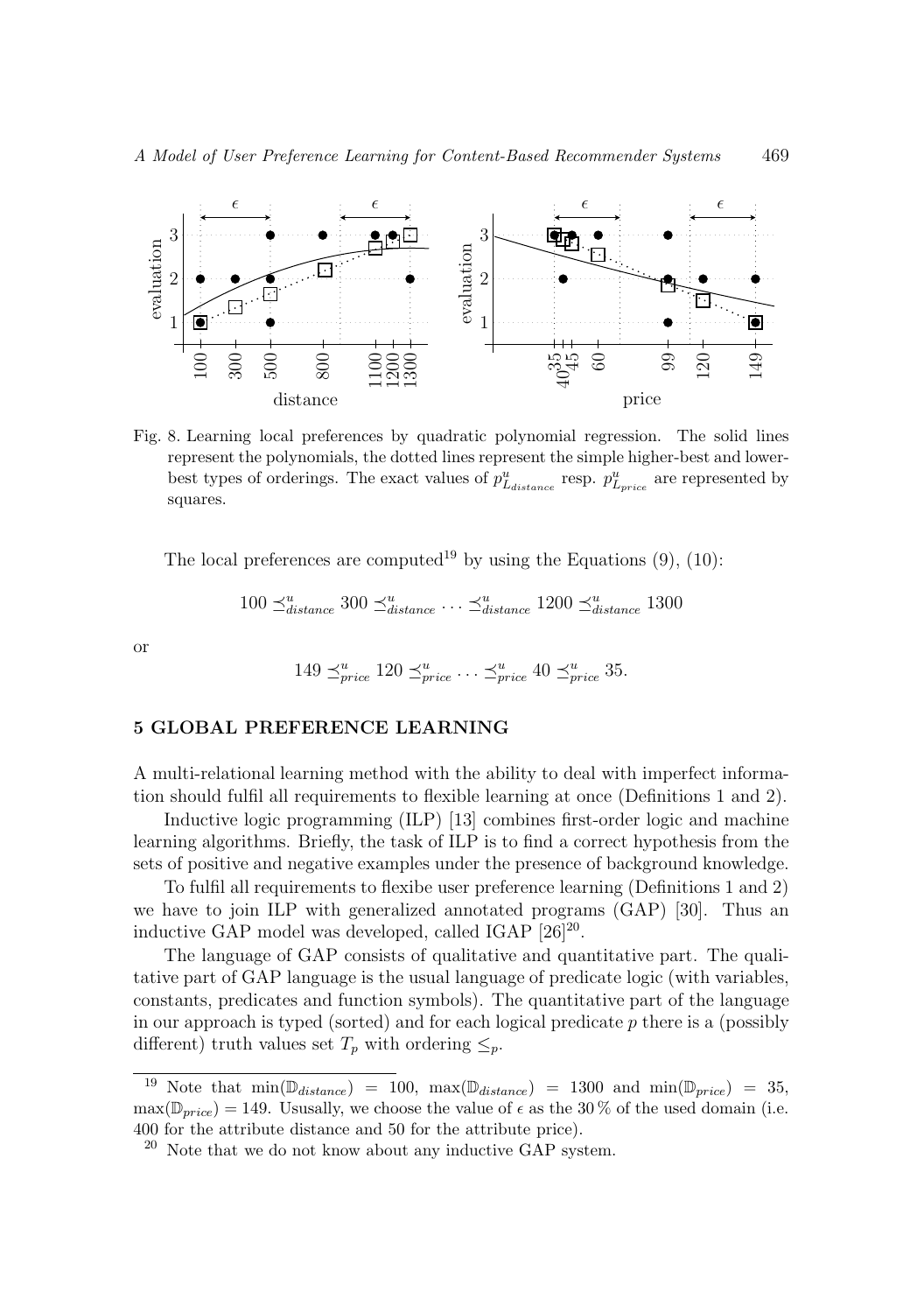A rule of GAP is an implication  $A : \rho(\mu_1, \ldots, \mu_k) \leftarrow B_1 : \mu_1 \wedge \ldots \wedge B_k : \mu_k$ where  $B: \mu_1, \ldots, B: \mu_k$ , and  $\mu \in [0, 1]$  are so-called variable-annotated atoms and  $A : \rho$  is a possibly complex annotated atom.

A mapping  $f : \mathcal{B}_L \to [0, 1]$  is a *Herbrand interpretation for annotated logic*, where  $\mathcal{B}_L$  is a Herbrand base. The satisfaction is defined along the complexity of formulas as in the classical logic. An annotated atom  $A : \mu$  is true in an interpretation f  $(f \models_{GAP} A : \mu)$ , i.e. f is a model of  $A : \mu$  iff  $f(A) \geq \mu$ .

$$
f \models_{GAP} A : \rho(\mu_1, \dots, \mu_k) \leftarrow B_1 : \mu_1 \wedge \dots \wedge B_k : \mu_k
$$
  
if for all assignments *e* of annotation variables  $\mu_1, \dots, \mu_k$  we have  

$$
f(A) \geq_A \rho(e(\mu_1), \dots, e(\mu_k)) \leftarrow f(B_1) \geq_{B_1} e(\mu_1) \wedge \dots \wedge f(B_k) \geq_{B_k} e(\mu_k)
$$

Definition 10 (the learning from entailment setting of the IGAP task). When learning from GAP entailment, a set of annotated examples  $E$  is given. The annotated background knowledge  $B$  is given. The task is to find an annotated hypothesis  $H$ , such that the following conditions hold:

$$
(\forall e : \alpha \in E) H \land B \models_{GAP} e : \alpha \qquad \text{(gap-completeness of } H) \qquad (14)
$$
  

$$
(\forall e : \alpha \in E)(\forall \beta > \alpha) H \land B \nvDash_{GAP} e : \beta \qquad \text{(gap-consistency of } H).
$$

The  $\varphi$ -GAP algorithm we present here is based on the multiple use of the ILP system ALEPH [37]. Practical illustration of the algorithm can be found in Example 5.

## The  $\varphi$ -GAP algorithm

- Input: Annotated E and B, local preferences  $p_{L_i}^u$  for  $p_i \in B$ .
- Output: Annotated H
- 1. Initialize the two-valued (crisp) hypothesis  $H<sup>c</sup> = \emptyset$ .
- 2. Find out
	- every annotations  $\alpha$ , present in E ( $\alpha_1 < \ldots < \alpha_n$ )
	- every  $m_1, \ldots, m_k$  classes of annotations for predicates  $p_1, \ldots, p_k \in B$  $(\beta_{p_{11}}, \ldots, \beta_{p_{1m_1}}, \ldots, \beta_{p_{k_1}}, \ldots, \beta_{p_{k_{m_k}}}).$
- 3. Transform the annotated background knowledge B to a crisp background knowledge  $B^c$  by an additional attribute for the annotation, i.e.  $p_i(x_1,...,x_{i_s}): \beta_{p_{i_j}} \dashrightarrow p_i^c(x_1,...,x_{i_s},\beta_{p_{i_j}}),$  where  $j \in \{1,...,m_i\}.$
- 4. For every predicate  $p_i^c \in B^c$  corresponding to  $p_i \in B, i \in \{1, ..., k\}$ , add ordering-completion axioms to  $B<sup>c</sup>$  which consist of
	- ordering-completion axioms:  $p_i^c(x_1, ..., x_{i_s}, X) \leftarrow le_{p_i}(X, Y), p_i^c(x_1, ..., x_{i_s}, Y)$
	- attribute-value ordering predicates:  $le_{p_i}(\beta_{p_{i_v}}, \beta_{p_{i_w}})$  if  $p_{L_i}^u(\beta_{p_{i_v}}) \leq p_{L_i}^u(\beta_{p_{i_w}})$  for  $v, w \in \{1, ..., m_i\}, v \neq w$ .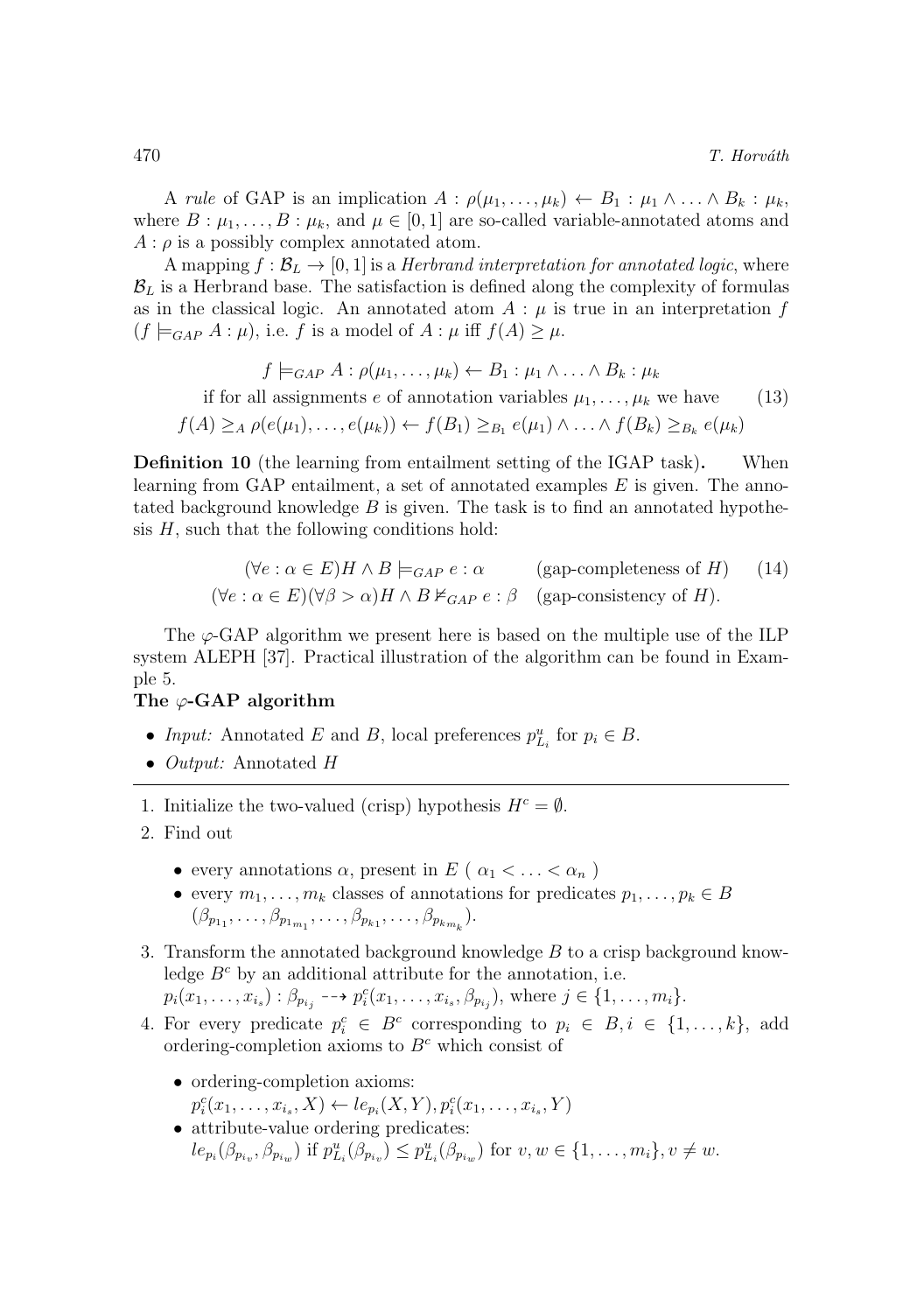- 5. For all  $\alpha_i$ , where  $1 < i \leq n$  do the following:
	- split the example set E to negative  $E_i^{c-} = \{e^c(x_1, \ldots, x_t, \alpha_i) | e(x_1, \ldots, x_t) :$  $\gamma \in E$  and  $\gamma < \alpha_i$  and positive  $E_i^{c+} = \{e^c(x_1, \ldots, x_t, \alpha_i) | e(x_1, \ldots, x_t) : \gamma \in E\}$ E and  $\gamma \geq \alpha_i$  parts
	- compute with ALEPH the hypothesis  $H_i^c$  for the two-valued background knowledge  $B^c$ , positive  $E_i^{c+}$  and negative  $E_i^{c-}$  example sets
	- add the hypothesis  $H_i^c$  to  $H^c$ .
- 6. Transform the crisp hypothesis  $H<sup>c</sup>$  to annotated hypothesis H by transforming the additional attributes in literals back, i.e.

 $p_i^c(x_1, ..., x_{i_s}, \beta_{p_{i_j}}) \longrightarrow p_i(x_1, ..., x_{i_s}) : \beta_{p_{i_j}},$  where  $j \in \{1, ..., m_i\}$  $e^{c}(x_1,\ldots,x_t,\alpha_i) \rightarrow e(x_1,\ldots,x_t): \alpha_i$ , where  $1 < i \leq n$ 

**Example 5.** We demonstrate the work of the  $\varphi$ -GAP algorithm on the illustrative example in Table 1. First, we have to define inputs<sup>21</sup>:

- $E = \{ \text{eval}(\text{apple}):1,\text{eval}(\text{danube}):2,\ldots,\text{eval}(\text{tulip}):3 \}$
- $B = \{ di(\text{apple}) : 100, pr(\text{apple}) : 99, eq(\text{apple}) : [] , \dots \}$ ...,di(tulip):800,  $pr(tulip):45$ ,  $eq(tulip):[tv,int]$
- we use local preferences for numerical attributes  $di$  and  $pr$  computed in Example 4. For the non-numerical attribute eq local preferences from the Example 3 are used.

At the first step of the algorithm, we initialize  $H^c = \{\}$ . In step 2, we find the following annotations:

- $\alpha_1 = 1 < \alpha_2 = 2 < \alpha_3 = 3$
- there are three classes  $m_{di} = 7, m_{pr} = 7, m_{eq} = 4$  of annotations with the following values:

$$
\beta_{p_{di_1}} = 100, \beta_{p_{di_2}} = 300, \dots, \beta_{p_{di_m}} = 1200, \beta_{p_{di_{m_{di}}} = 1500}
$$
  
\n
$$
\beta_{p_{pr_1}} = 35, \beta_{p_{pr_2}} = 40, \dots, \beta_{p_{di_{mr_1}-1}} = 120, \beta_{p_{di_{mr}}} = 149
$$
  
\n
$$
\beta_{p_{eq_1}} = [] , \beta_{p_{eq_2}} = [tv], \beta_{p_{eq_{mq_{eq}}-1}} = [int], \beta_{p_{eq_{mq_{eq}}} = } [tv, int].
$$

In the following step (3), the transformation of background knowledge is provided to the form of Prolog atoms with the following result:  $B<sup>c</sup> = {di(\text{apple}, 100)}, \text{ pr}(\text{apple}, 99), \text{ eq}(\text{apple}, [1]), ...,$ di(tulip, 800),  $pr(tulip, 45)$ ,  $eq(tulip, [tv, int])$ .

 $21$  We use shortest notations for attributes, i.e. *eval* for user's evaluation, na for hotel name, di for the distance, pr for price and eq for equipment. Similarly, the grades of user's evaluation are expressed by numbers 1 (poor), 2 (good) and 3 (excellent). Since Prolog perceives capitals as variables, we use lower-case notation, e.g. "apple" instead of "Apple".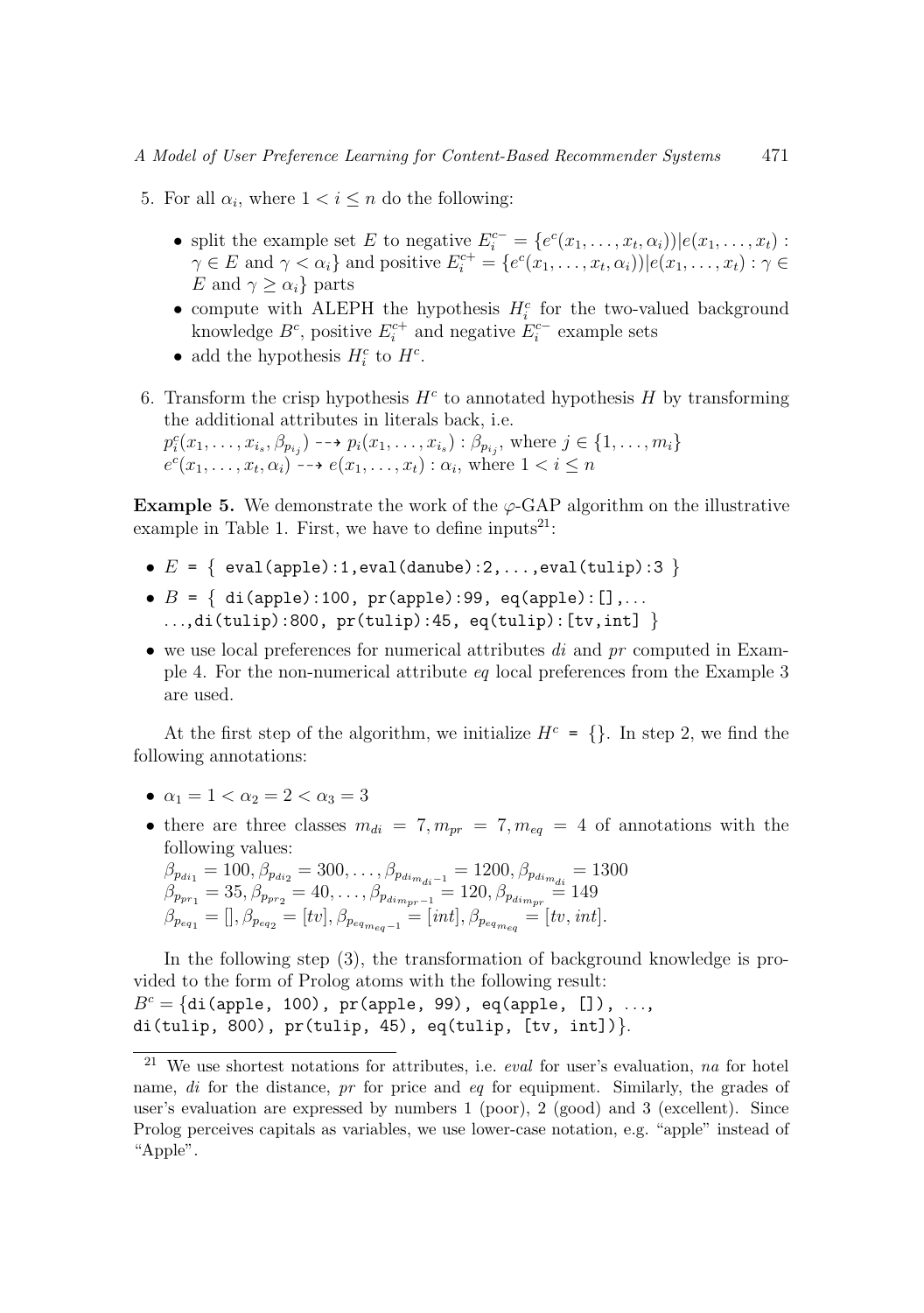As the next step, we add the following axioms and predicates to  $B^c$ :

```
• ordering-completion axioms:
  di(A, X) := Idi(X, Y), di(A, Y)pr(A, X) := lepr(X, Y), pr(A, Y)eq(A, X) := leeq(X, Y), eq(A, Y)
```

```
• attribute-value ordering predicates:
  le di(100, 300), le di(300, 500), le di(500, 800),
  le di(800, 1100), le di(1100, 1200), le di(1200, 1300)
  le pr(149, 120), le pr(120, 99), le pr(99, 60), le pr(60, 45),
  le pr(45, 40), le pr(40, 35).
  leeq([], [tv]), leeq([], [int]), leeq([tv], [tv], int]),leeq([int], [tv, int])
```

```
In step 5, we have two iterations, in this case, namely for \alpha_2 = 2, \alpha_3 = 3, with
the following example sets and resulting hypotheses:
```

```
E_2^{c+} = \{\texttt{eval}(\texttt{danube, 2)}, \texttt{eval}(\texttt{cherry, 2}), \texttt{eval}(iris, 2),eval(linden, 2), eval(oak, 2), eval(pear, 2), eval(poplar, 2),
eval(rose, 2), eval(spruce, 2), eval(tulip, 2)}
E_2^{c-} = \{ \texttt{eval}(\texttt{apple},\ 2),\ \texttt{eval}(\texttt{lemen},\ 2),\ \texttt{eval}(\texttt{chine},\ 2),eval(themse, 2)}
H_2^c = \{ \text{eval(A, 2)} \; : \; \text{di(A, 300)}, \; \text{eq(A, [tv])} \}eval(A, 2) :- pr(A, 120), eq(A, [int])}
or
E_3^{c+} = \{\texttt{eval}(iris, 3), \ \texttt{eval}(\texttt{linden}, 3), \ \texttt{eval}(rose, 3), \ \texttt{eval}(\texttt{tulp}, 3)\}E_3^{c-} = \{ \texttt{eval}(\texttt{apple},\;3)\,,\; \texttt{eval}(\texttt{danube},\;3)\,,\; \texttt{eval}(\texttt{cherry},\;3)\,,\;eval(lemon, 3), eval(oak, 3), eval(pear, 3), eval(poplar, 3),
eval(rhine, 3), eval(spruce, 3), eval(themse, 3)}
H_3^c = \{ \text{eval(A, 3)} \; : \; \text{di(A, 500)}, \; \text{pr(A, 99)}, \; \text{eq(A, [tv, int])} \}As the last step, we transform the crisp hypothesis H<sup>c</sup> = H<sub>3</sub><sup>c</sup> \cup H<sub>2</sub><sup>c</sup>. Thus, the
final result is:
H = \{ \text{ eval}(A):2 : - \text{ di}(A):300, \text{ eq}(A):[\text{tv}];eval(A):2 := pr(A):120, eq(A):[int];eval(A):3 :- di(A:500, pr(A):99, eq(A):[tv, int] }
     According to the computed local preferences, we can express these results as:
 • IF distance\geq 300 AND equipment={tv} THEN user's evaluation \geq 2
```
- IF price $\leq$ 120 AND equipment={int} THEN user's evaluation  $\geq$  2
- IF distance≥500 AND price≤99 AND equipment={tv, int} THEN user's evaluation  $\geq 3$

Note that we do not normalize the annotations to a unit interval  $[0, 1]$ , since we want to make the computation simpler.

Now, note about the training accuracy, mentioned in Section 3. It concerns the quality of learned hypothesis. As can be seen in the  $\varphi$ -GAP algorithm, in case of n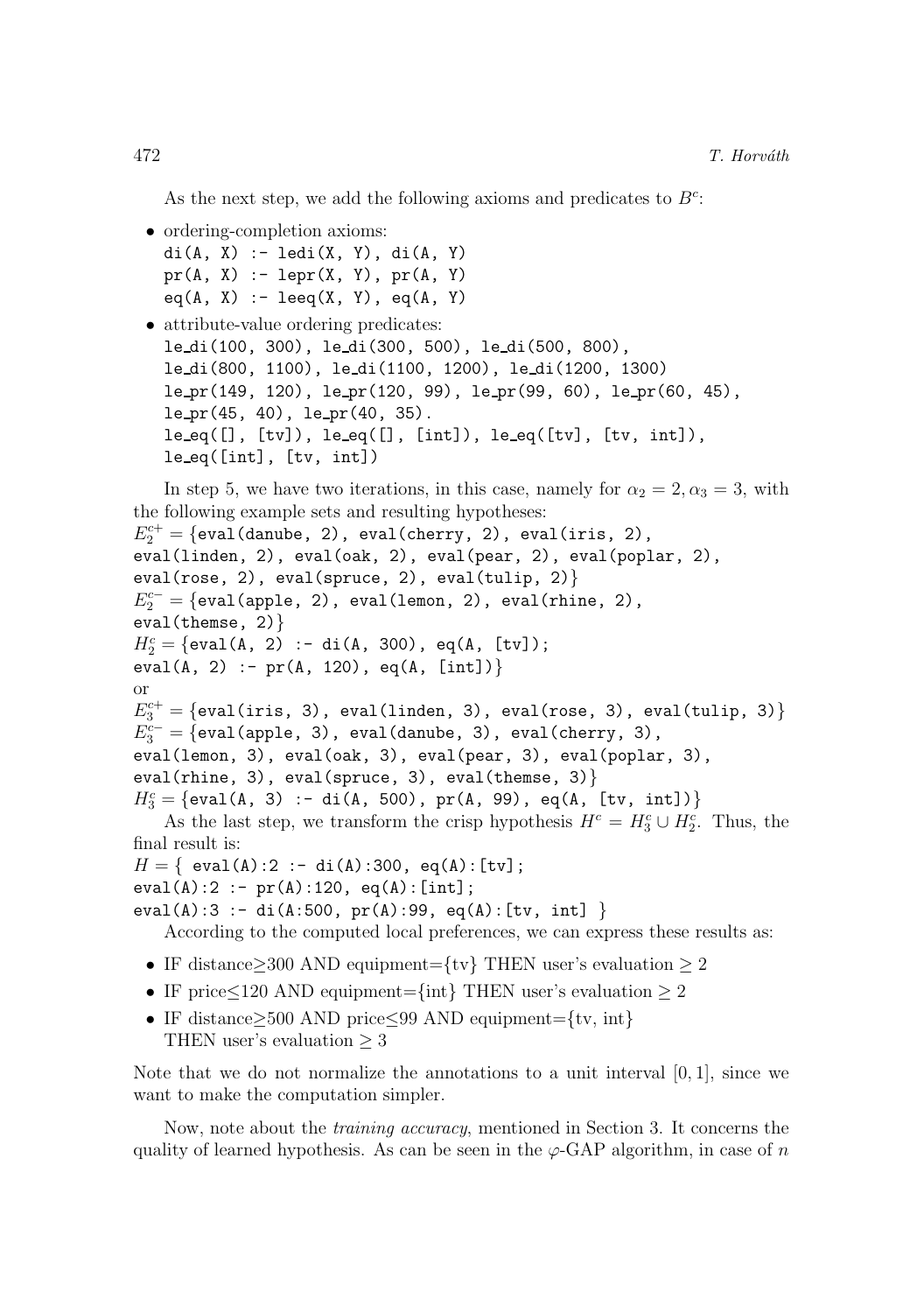grades of user's evaluation we have  $H_2^c, \ldots, H_n^c$  hypotheses, whose qualities can be expressed by several measures. One measure can be the standard accuracy measure for hypotheses, used in ALEPH [37]:

$$
\varphi - \text{accuracy}(H_i^c) = \frac{\text{cov}(H_i^c, E_i^{c+}) + (|E_i^{c-}| - \text{cov}(H_i^c, E_i^{c-}))}{|E_i^{c+} + E_i^{c-}|} \tag{15}
$$

where  $cov(H_i^c, E_i^{c+})$  and  $cov(H_i^c, E_i^{c+})$  are the number of covered examples from  $E_i^{c+}$ and  $E_i^{c-}$ , respectively by the hypothesis  $H_i^c$ .

Since we do not allow the hypothesis to cover negative examples, the more convenient measure for training accuracy is the ratio of covered positive examples to all positive examples:

$$
\varphi - \text{coverage}(H_i^c) = \frac{\text{cov}(H_i^c, E_i^{c+})}{|E_i^{c+}|}.
$$
\n(16)

Note that the complexity of an ILP system is quite great<sup>22</sup> since it deals with joins of relations (and several substitutions).

In our case, the data in object-attribute representation (i.e. Table 1) are transformed to RDF-triples Object-Attribute-Value, represented by a predicate  $attribute(object, value)$ . Thus, all predicates are joined via an object identificator and substitutions are considered just for attribute values<sup>23</sup>.

Moreover, user's preferences are usually learned from a small dataset $^{24}$  like our illustrative example (Table 1), so the learning process is relatively fast. Thus, using the  $\varphi$ -GAP algorithm is convenient for on-line user preference learning (see the following chapter about experiments).

Le us have a look, why the IGAP model (and the respective  $\varphi$ -GAP algorithm) is convenient for user preference learning. We do this by considering the defined fundamental and special requirements (Definitions 2 and 1):

- Since IGAP is a generalization of ILP (proved in [26]), we are able to represent an arbitrary combination of ordinal and nominal attributes. Moreover, in ILP it is easy to deal with several data models (Object-Attribute, Multi-Relational, RDF).
- The truth values in the quantitative part of GAP can be used to represent *im*perfection (uncertainty, vagueness, imprecision, ...) and the notions of a natural language (e.g. vague concepts, such as "cheap", "near"). Moreover, by truth values the orderings of attribute domains can be represented.
- Considering  $\rho$  in GAP rules as aggregation function  $\mathcal Q$ , *ordinal ratings* (classification) of objects can be represented. Since IGAP is an inductive model, we are capable to learn these ratings.

<sup>22</sup> It is well-known fact in data mining.

 $^{23}$  All these settings can be determined in the ALEPH background knowledge.

<sup>24</sup> Note that rating a big number of objects is unusual for users.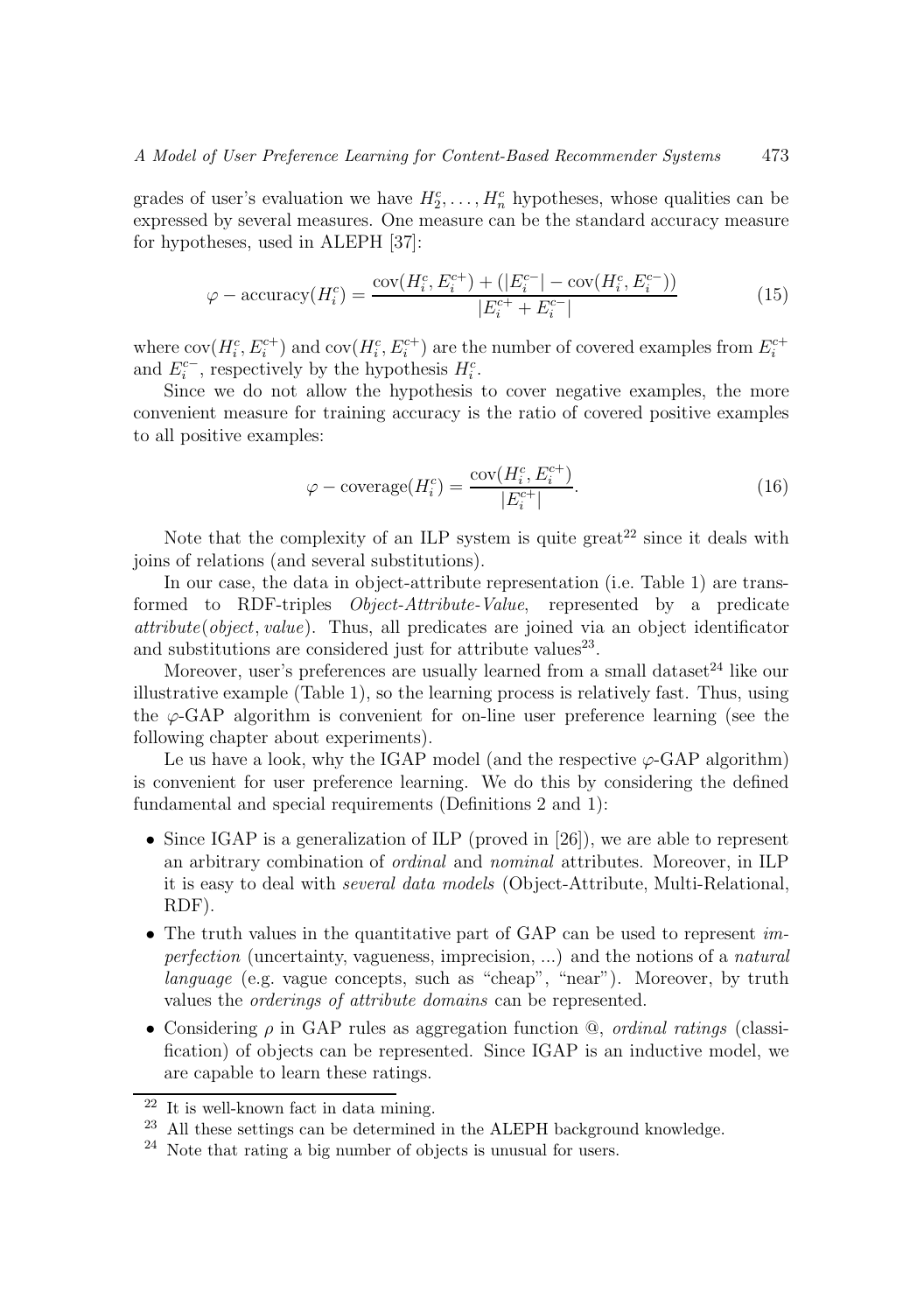Thus, we can conclude that IGAP (or the  $\varphi$ -GAP learning method) cover all the fundamental and special requirements for a flexible user preference learning model (Definitions 1 and 2).

#### 6 EXPERIMENTS

The  $\varphi$ -GAP method was tested in two ways: as a standalone data-mining algorithm and as an integrated tool to a so-called recommender system, developed during the NAZOU project [34]. Since the aim was to check the precision of our models, we concentrated mainly to accuracy measures.

First,  $\varphi$ -GAP was tested on the real dataset of 206 Slovak companies, which had to submit their preferences (ratings from 1 to 7) of business competitiveness and information systems usage, where the aim was to learn the impact of information systems on nine processes identified in the companies. The results are discussed in [23], where the  $\varphi$ -GAP was compared with a linear regression model. To sum up,  $\varphi$ -GAP on the given data yields at least three times better results in every dimension of competitiveness than regression. It could be expected that large homogenous sets of data will be in most cases better explained by  $\varphi$ -GAP than by regression. Note that time complexity was not measured (it is evident that regression is faster than  $\varphi$ -GAP).

The second experiment concerned the well-known auto-mpg dataset from the UCI machine learning repository [41]. The above mentioned UCI data describes properties of 398 cars, concerning city-cycle fuel consumption. There are 9 attributes, 2 nominal, and 7 ordinal, from which the fuel consumption in miles per gallon (mpg) was considered as the target attribute, on which the user preferences were based. The dataset contains missing attribute values. Note that the more miles per gallon the car runs the better for the user. Thus, this attribute was discretized to 5 classes of preferences  $(5 -$  the best fuel consumption,  $1 -$  the worst). The discretisation was made equidistantly, i.e. the domain of the attribute mpg was divided into 5 parts of the same size. We tested the order preserving accuracy (see Equation (5)) of  $\varphi$ -GAP by the mentioned method of proportion of correctly classified pairs of objects to all comparable pairs of objects. The accuracy of  $\varphi$ -GAP was over 97%, so, at most 3% of all comparable pairs was classified badly. This experiment was discussed in [24]. Other characteristics of this experiment – as the ϕ−coverage, number of rules and time of the computing are presented in Table 3.

| $\varphi$ – coverage( $H_i^c$ ) |    | $0.58\,$ |     |  |
|---------------------------------|----|----------|-----|--|
| time of computing $H_i^c$ (sec) | 32 |          | 209 |  |
| number of rules in $H_i^c$      |    |          |     |  |

Table 3. Characteristics of the experiment of  $\varphi$ -GAP on the auto-mpg dataset according to the hypotheses  $H_i^c$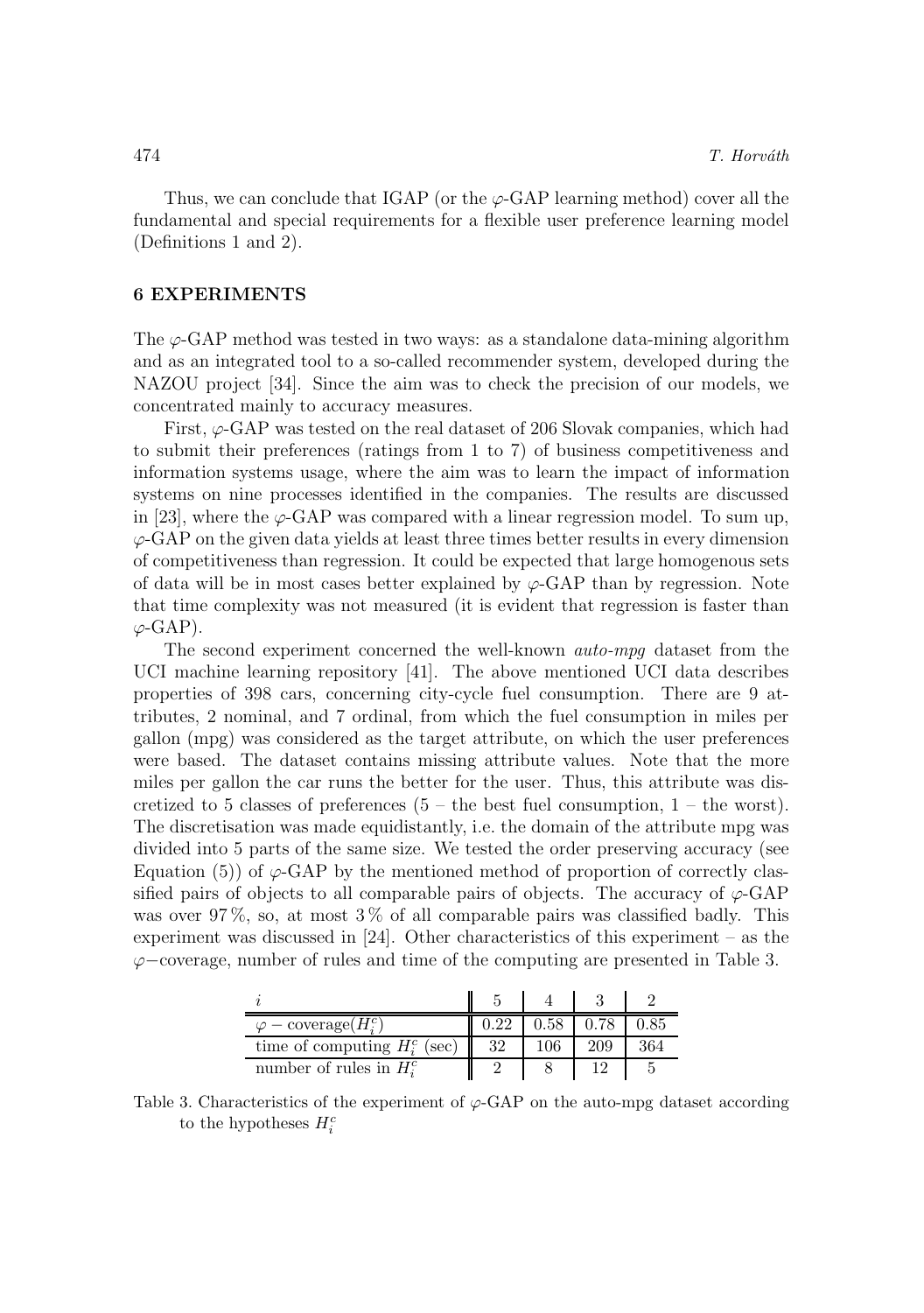#### A Model of User Preference Learning for Content-Based Recommender Systems 475

During the NAZOU project [34],  $\varphi$ -GAP was integrated to a chain of tools forming a type of a recommender system [20].  $\varphi$ -GAP was used for an Iterative User preference learning task (see Definition 9). An experiment with 109 sessions with real users was performed, from which in each session users made at least two iterations of the recommendation process. The accuracy of  $\varphi$ -GAP was measured in two ways:

- $\tau$ -iterative correlation, was computed for each iteration i of the recommendation process (see Equation (6)). Thus the sequence  $\tau$ -iterative correlation<sub>0</sub>,  $\tau$ -iterative  $correlation_1, \ldots, \tau$ -iterative correlation, of accuracies was obtained for each session. About 60% of these sequences were non-decreasing, 20% were nonincreasing, and  $20\%$  were non-monotone (thus, in one iteration the accuracy grows, in the following iteration it falls, or conversely). We deduced that in the dominant part of the sessions, the user's preferences computed by  $\varphi$ -GAP approximate to the real preferences of users, i.e. in most cases,  $\varphi$ -GAP was helpful in recommendation;
- average iterative rating, was computed for each iteration i of the recommendation process (see Equation  $(7)$ ). Thus the sequence of average evaluations average iterative rating<sub>0</sub>, average iterative rating<sub>1</sub>, . . . , average iterative rating<sub>k</sub> of objects was obtained for each session. The results were similar to the previous ones: about 60 % of these sequences was non-decreasing, while 20 % was non-increasing and 20 % it was non-monotone. These results prove the previous consequences, i.e. that in most cases  $\varphi$ -GAP was helpful in the recommendation.

Since users rated just a few objects (as usual in real life), the computations on these small datasets were fast (within a second). Such computing times make  $\varphi$ -GAP approppriate for on-line user preference learning.

#### 7 COMPARISON TO OTHERS

There are several approaches and models of user preference learning in recommender systems [2, 10, 31, 36]:

Term extraction and text categorization methods are used in [42, 39, 35] for classification of documents to user profiles according to words they contain. It is often hard to precisely get the attributes of objects (e.g. the semantics of data) in case of unstructured data repersentation. Thus, textual representation of objects is not considered further in this work.

Statistical approaches [28, 29, 43, 3] usually assume attribute independence or require assumptions on probability (usually normal)distribution. These assumptions are very strong and not general in real situations.

Clustering algorithms are used in [16, 11, 38]. In [8, 6], preferences are represented by graphs. Note that these approaches deal just with correlations between objects, not considering the attributes of objects. Thus, these models are not good to express more complex user preferences (for example in form of rules).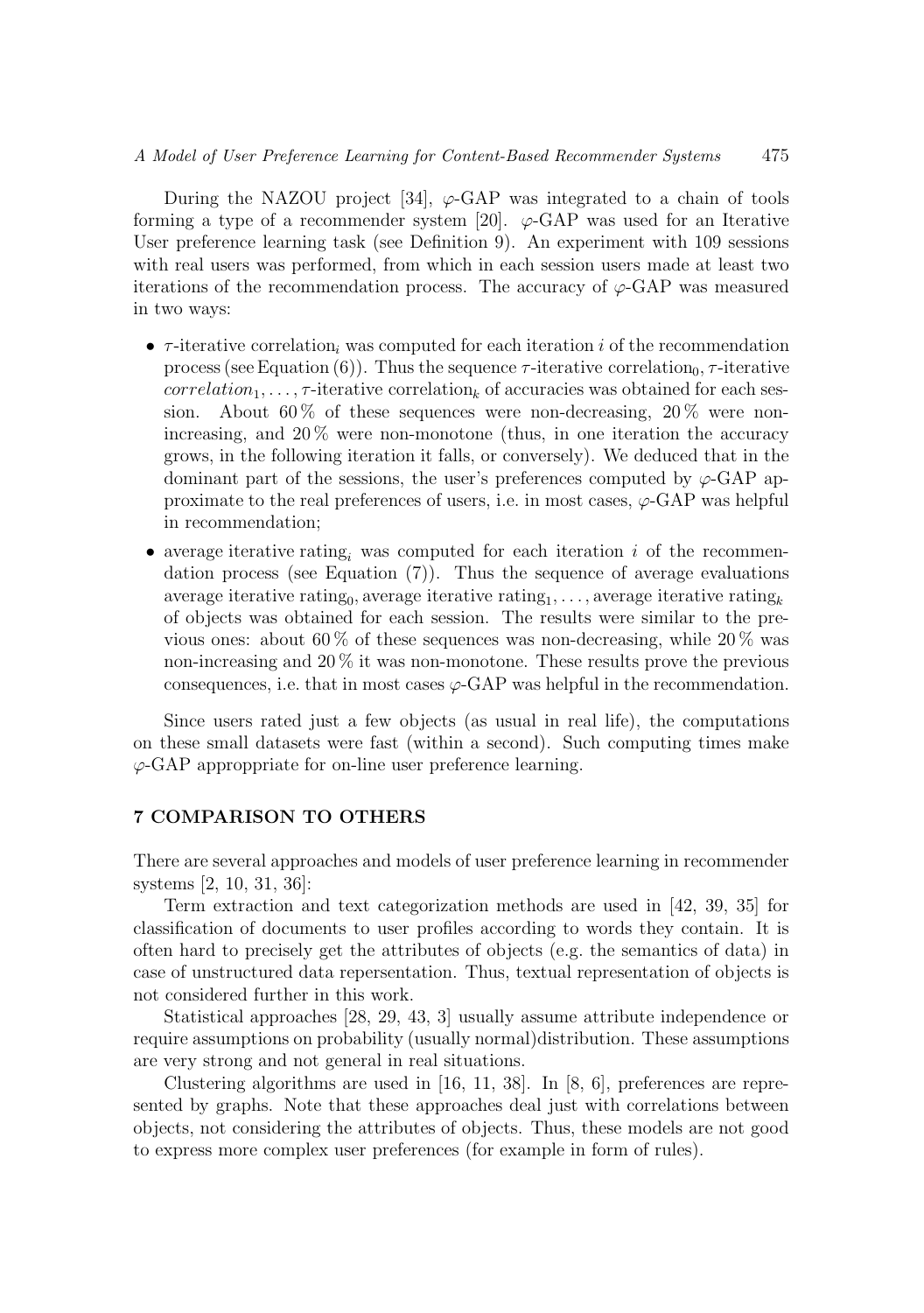Support Vector Machines and k-Nearest Neighbour classification techniques are used to compute user preferences in [12, 18]. These techniques are more approppriate in case of homogenenous (mainly numerical) data but this is not the general case in real applications.

In [17], Knowledge-Based Artificial Neural Networks are used for preference elicitation, with the ability to encode assumptions concerning preferential independence and monotonicity. The use of pairwise preferences is assumed in this work. E.g., consider a rule  $x_i < x_j \wedge y_i \geq y_j \longrightarrow o_i \succ o_j$ , where  $o_i \succ o_j$  indicates that the object  $o_i$  is preferred to the object  $o_j$ . This rule expresses that if an object  $o_i$  has smaller value in the attribute x and greater or equal value in the attribute y than object  $o_j$ , then  $o_i$  is preferable to  $o_j$  for the user.

In [19], an evolutionary approach is used. In this model, a user's utility func- $\sum_{i=1}^{n} w_i f_i(x_i)$ , where  $w_i \in \mathbb{R}$  denotes the weight (importance) of an attribute  $a_i$  and tion U applied to a product (object) p with n attributes is defined as  $U(p)$  =  $\overline{f_i}$ :  $Domain(a_i) \to \mathbb{R}$  denotes the "attribute utility" function<sup>25</sup> of an attribute  $a_i$ , and  $x_i$  is the value of an attribute  $a_i$  of the product p. Except the complete utility function, the proposed algorithm learns both the attribute weight and attribute utility function.

A language called DD-PREF is introduced in [27]. Preferences are learned over sets of objects, where the learning method takes as input one or more sets of objects that have been identified by a user as desirable  $26$ . In DD-PREF preferences are represented as tuples  $P = \langle \vec{q}, \vec{d}, \vec{w}, \alpha \rangle$ , where  $q_f : V_f \to [0, 1]$  is the desired "depth"<sup>27</sup> (preferred feature values),  $d_f \in [0, 1]$  is the desired "diversity" (preferred distribution of values across the desired range),  $w_f \in [0, 1]$  is the feature preference "weight" for the feature f with values in the set  $V_f$  and  $\alpha \in [0,1]$  specifies the relative importance of diversity versus depth across all features.  $q_f$ ,  $d_f$  and  $w_f$  are estimated using probability methods.

The language of first-order logic is used to represent user preferences in [32]. In [9] preferences are learned using an Inductive Logic Programming system TIL-DE [5]. ILP systems are able to learn from multiple-relations. Due to their expressiveness, input and output of ILP systems are readable, in contrast to sub-symbolic systems like neural networks.

The presented rules in [17] allow to define complex preferences but deal with pairwise preferences (rankings<sup>28</sup>, instead of ratings). Moreover, these consider only numerical data. The attribute utility function in [19] allows to define some "preferences" for both numerical and non-numerical data. The drawback of this model is that the preferences can be expressed strictly as a weighted sum. The model presented in [27] seems to be more flexible, however, the  $\alpha$  parameter is a-priori

<sup>&</sup>lt;sup>25</sup> For example,  $f_{price}(x) = 1 - x$ 

 $26$  The idea is that it is often easier for users to express their preferences by a set of preferable objects (for example, a set of favourite songs).

 $27$  The depth and the attribute utility function in [19] have the same meaning.

<sup>28</sup> As stated before, this paper deals with rating.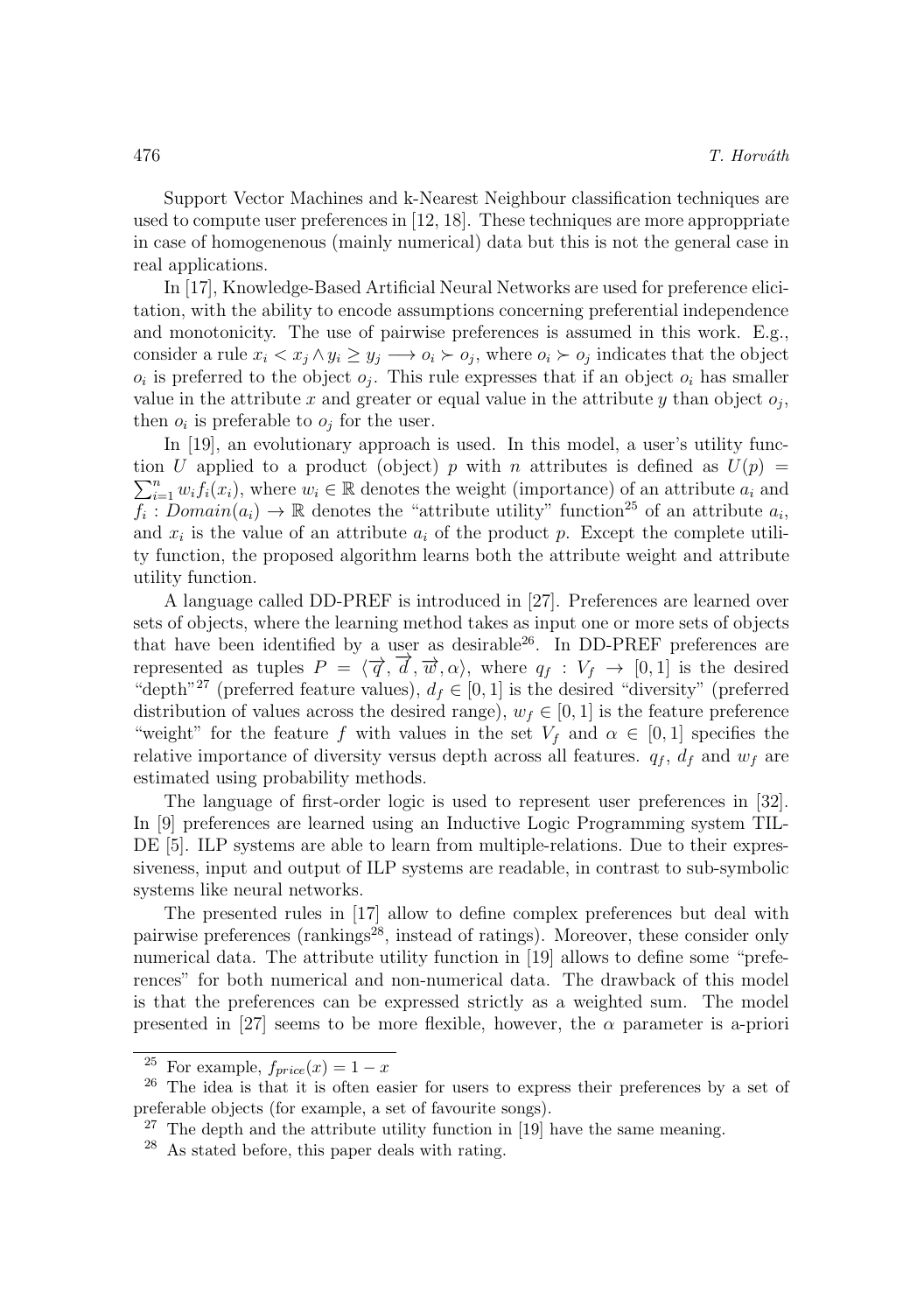given. Moreover, the preferences are learned not from ratings but from a set of preferable objects. Except [32, 9], none of the approaches presented considers multirelational data. Even if ILP systems are able to learn from multiple relations, the approaches presented in [32, 9] do not consider imperfection nor ordinal ratings, or orderings of attribute domains.

As can be seen, unlike IGAP none of the other approaches to preference learning in (content-based) recommender systems cover all fundamental and special requirements introduced in Definitions 2 and 1.

Comparing IGAP to other models in [26, 25] we find out that IGAP can be viewed as a "generalization" of other fuzzy inductive logic programming and ordinal classification models.

#### 8 CONCLUSIONS

This paper is focused to a formal model of user preference learning for content-based recommender systems.

Fundamental and special requirements to user preference learning were identified.

Three learning tasks were introduced as the exact, the order preserving and the iterative user preference learning tasks. The first two tasks concerned the situation where we have the user's rating available for a large part of objects. The third task does not require any prior knowledge about the user's ratings history. Local and global preferences were distinguished in the presented model.

Two methods for local preference learning were proposed. The model of induction of generalized annotated programs (IGAP) was described. The  $\varphi$ -GAP algorithm was presented as the learning method for IGAP. All these methods were illustrated in the example. Note that we do not know about any other inductive GAP model.

 $\varphi$ -GAP was tested as a standalone data mining application and as an integrated tool to a recommender system. IGAP was compared to other approaches to user preference learning. The comparison of IGAP to other models of inductive fuzzy logic programming and ordinal classification was made in [26]. The experiments and the comparison to other approaches shows promising results.

The research showed that, however, a flexible model has to consider multirelational data (in case of some background knowledge about objects, users and the used domain), in most cases data are represented in one table. Thus, a propositional (i.e. one table on input) version of  $\varphi$ -GAP, called  $\pi$ -GAP was developed. This algorithm is now in the testing phase, the results seem promising  $-$  it is considerably faster than the  $\varphi$ -GAP.

In the future, an integration of  $\pi$ -GAP to a recommender system and its experimental verification is planned, especially for the domain of used cars.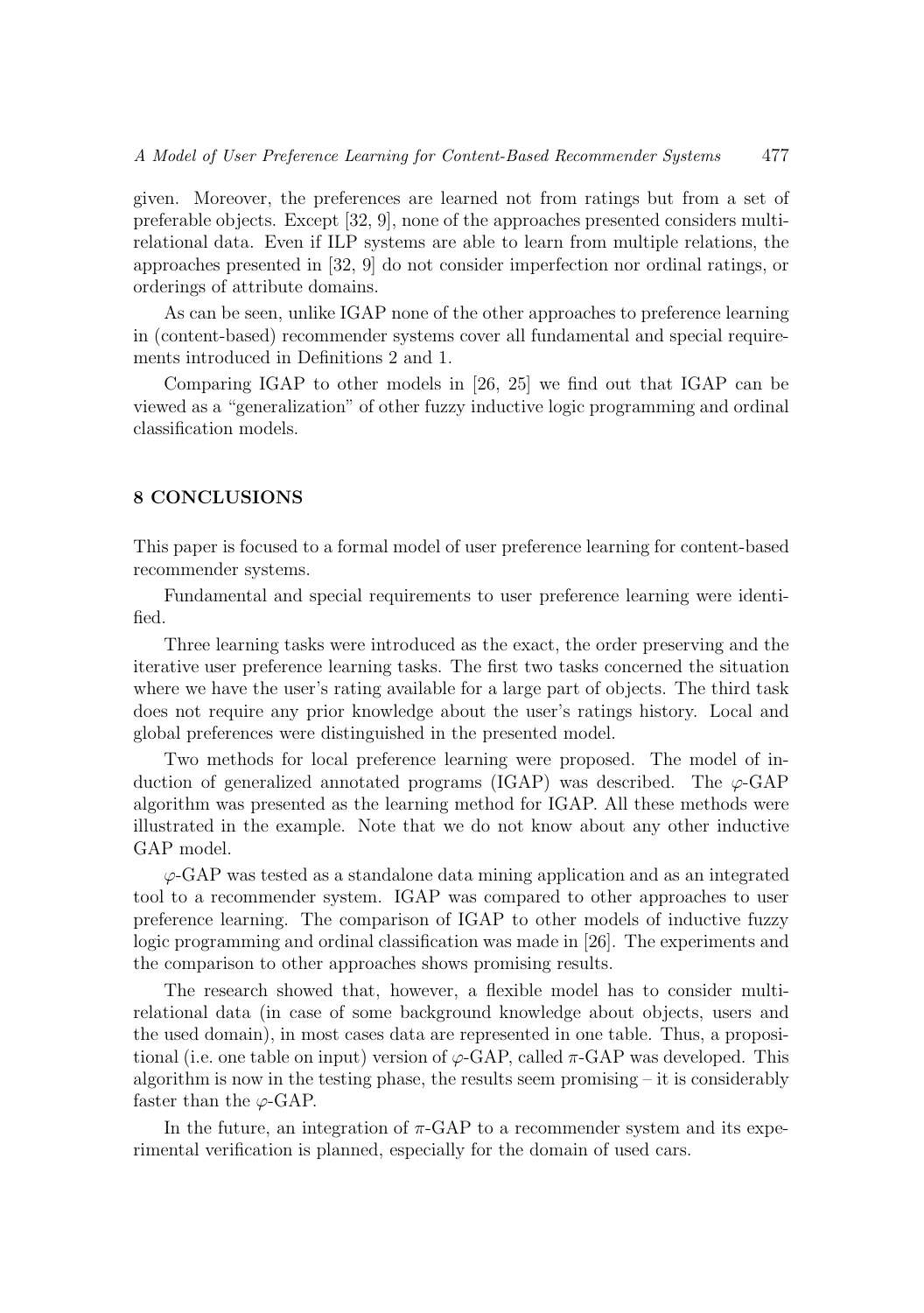#### Acknowledgement

This work was supported by the NAZOU project [34].

#### REFERENCES

- [1] Abdi, H.: The Kendall Rank Correlation Coefficient. In N. J. Salkind (Ed.): Encyclopedia of Measurement and Statistics, Sage, Thousand Oaks (CA), 2007.
- [2] ADOMAVICIUS, G.—TUZHILIN, A.: Using Data Mining Methods to Build Customer Profiles. Computer, Vol. 34, 2001, No. 2, pp. 74–82.
- [3] Ardissono, L.—Gena, C.—Torasso, P.—Bellifemine, F.—Chiarotto, A.—Difino, A.—Negro, B.: Personalized Recommendation of TV Programs. In: Proceedings of the 8<sup>th</sup> AI<sup>\*</sup>IA Conference, Pisa, 2003, Springer, LNAI, Vol. 2829, ISBN 978-3-540-20119-9, pp. 474–486.
- [4] BALABANOVIC, M.—SHOHAM, Y.: Fab: Content-Based, Collaborative Recommendation. Communications of the ACM archive, Vol. 40, Issue 3, 1997, ISSN 0001-0782, pp. 66–72.
- [5] BLOCKEEL, H.—DE RAEDT, L.—JACOBS, N.—DEMOEN, B.: Scaling up Inductive Logic Programming by Learning from Interpretations. Data Mining and Knowledge Discovery, Vol. 3, 1999, No. 1, ISSN 1384-5810, pp. 59–93.
- [6] Branting, L. K.—Broos, P. S.: Automated Acquisition of User Preferences. International Journal of Human-Computer Studies, Vol. 46, 1997, pp. 55–77.
- [7] Burke, R.: Hybrid Recommender Systems: Survey and Experiments. User Modeling and User-Adapted Interaction, Vol. 12, 2002, No. 4, ISSN 0924-1868, pp. 331–370.
- [8] Crane, M.: Efficiently Learning Trends in User Preferences. Poster at Computer Science 294, Practical Machine Learning, Fall 2006.
- [9] Dastani, M.—Jacobs, N.—Jonker, C. M.—Treur, J.: Modelling User Preferences and Mediating Agents in Electronic Commerce. Lecture Notes in Computer Science, Vol. 1991, ISBN 3-540-41671-4, pp. 163–193, Springer 2001.
- [10] Delgado, J.—Ishii, N.: Formal Models for Learning of User Preferences, a Preliminary Report. In: Proceedings of the IJCA 99 Workshop on Learning about Users, Stockhpm 1999, pp. 13–20.
- [11] Delgado, J.—Ishii, N.: On-line Learning of User Preferences in Recommender Systems. In: Proceedings of the IJCAI-99 Workshop on Machine Learning for Information Filtering, 1999.
- [12] Deng, L.—Chai, X.—Tan, Q.—Ng, W.—Lee, D. L.: Spying Out Real User Preferences for Metasearch Engine Personalization. In: Proceedings of the 6<sup>th</sup> WE-BKDD Workshop, Seattle, 2004.
- [13] DŽEROSKI, S.—LAVRAČ, N.: An Introduction to Inductive Logic Programming. Relational data mining, Springer, 2001, ISBN 3-540-42289-7, pp. 48–73.
- [14] ECKHARDT, A.—HORVÁTH, T.—VOJTÁŠ, P.: PHASES: A User Profile Learning Approach for Web Search. In: Proceedings of the 2007 IEEE/WIC/ACM Interna-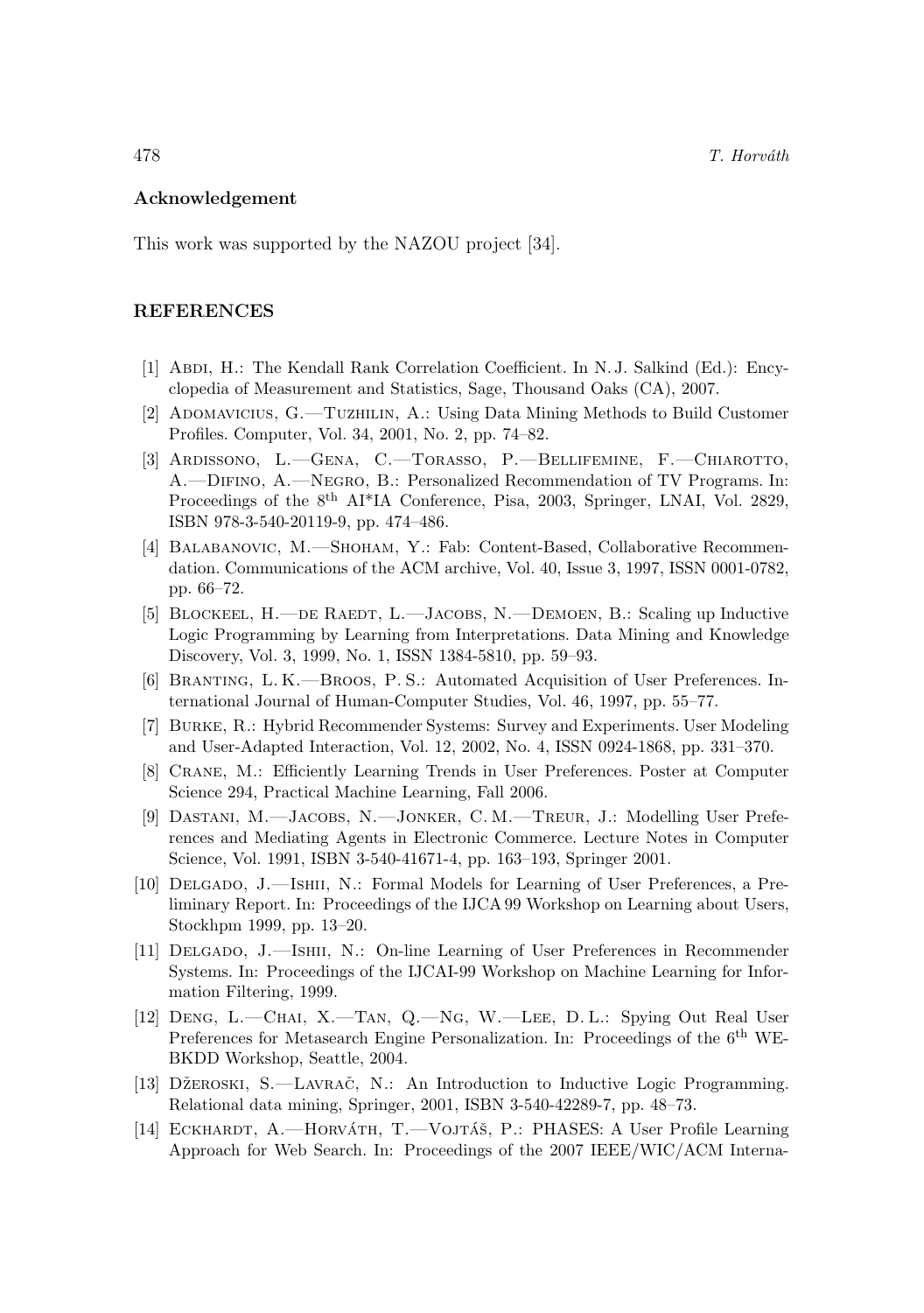tional Conference on Web Intelligence (WI 2007), Silicon Valley, USA, IEEE Computer Society, 2007, ISBN 0-7695-3026-5, pp. 780–783.

- [15] ECKHARDT, A.—HORVÁTH, T.—VOJTÁŠ, P.: Learning Different User Profile Annotated Rules for Fuzzy Preference Top-k Querying. In: Proceedings of the 1st International Conference on Scalable Uncertainty Management, (SUM '07), Washington DC, USA, Lecture Notes in Artificial Intelligence, Vol. 4772, 2007, ISSN 0302-9743, ISBN 978-3-540-75407-7, pp. 116–130, Springer, 2007.
- [16] Goerge, T.—Merugu, S.: A Scalable Collaborative Filtering Framework Based on Co-clustering. In: Proceedings of the Fifth IEEE International Conference on Data Mining, 2005, ISBN 1550-4786, pp. 625–628.
- [17] GEISLER, B.—HA, V.—HADDAWY, V.: Modeling User Preferences via Theory Refinement. In: Proceedings of  $6<sup>th</sup>$  International Conference on Intelligent User Interfaces (IUI), Santa Fe, New Mexico, ACM, 2001, ISBN 1-58113-325-1, pp. 87–90.
- [18] Grčar, M.—Fortuna, B.—Mladenič, D.—Grobelnik, M.: kNN Versus SVM in the Collaborative Filtering Framework. Data Science and Classification, ISBN 978- 3-540-34415-5, pp. 251–260, Springer, 2006.
- [19] GUO, Y.—MÜLLER, J. P.—WEINHARDT, C.: Learning User Preferences for Multiattribute Negotiation: An Evolutionary Approach. In: Proceedings of CEEMAS 2003, LNAI 2691, pp. 303–313, Springer, 2003.
- [20] GURSKÝ, M.-HORVÁTH, T.-NOVOTNÝ, R.-VANEKOVÁ, V.-VOJTÁŠ, P.: UPRE: User Preference Based Search System. In: Proceedings of the 2006 IEEE/WIC/ACM International Conference on Web Intelligence (WI '06), Hong Kong, 2006, IEEE Computer Society, 2006, ISBN 0-7695-2747-7, pp. 841–844.
- [21] GURSKÝ, P.—HORVÁTH, T.: Dynamic Search of Relevant Information. In:  $4<sup>th</sup>$  Conference Znalosti '05, Stará Lesná, Slovakia, 2005: FEI VB-TU Ostrava, Czech Republic, 2005, ISBN 80-248-0755-6, pp. 194–201.
- [22] Hawkins, R.: Ranking and Scoring Guidelines. Manual, ICRA Learning Resources.
- [23] HORVÁTH, T.—SUDZINA, F.—VOJTÁŠ, P.: Mining Rules from Monotone Classification Measuring Impact of Information Systems on Business Competitiveness. In: 6 th IFIP International Conference on Information Technology for Balanced Automation Systems in Manufacturing and Services, Vienna, Austria, 2004, Springer, IFIP International Federation For Information Processing (Vol. 159), 2004, ISSN 1571- 5736, ISBN 0-387-22828-4, pp. 451–458.
- [24] HORVÁTH,  $T.$ —VOJTÁŠ, P.: GAP Rule Discovery for Graded Classification. In: Workshop of Advances in Inductive Rule Learning (W8) of the 15<sup>th</sup> European Conference on Machine Learning and the 8th European Conference on Principles and Practice of Knowledge Discovery in Databases (ECML/PKDD '04), Pisa, Italy, 2004, TU Darmstadt (J. Fuernkranz, Ed.), Darmstadt, Germany, 2004, pp. 46–63.
- [25] HORVÁTH, T.—VOJTÁŠ, P.: Ordinal Classification with Monotonicity Constraints. In: Proceedings of the 6th Industrial Conference on Data Mining (ICDM '06), Leipzig, Germany, 2006, Springer-Verlag, Lecture Notes in Artificial Intelligence (Vol. 4065), 2006, ISSN 0302-9743, ISBN 3-540-36036-0, pp. 217–225.
- [26] HORVÁTH, P.—VOJTÁŠ, P.: Induction of Fuzzy and Annotated Logic Programs. In: Proceedings of the the 16<sup>th</sup> International Conference on Inductive Logic Pro-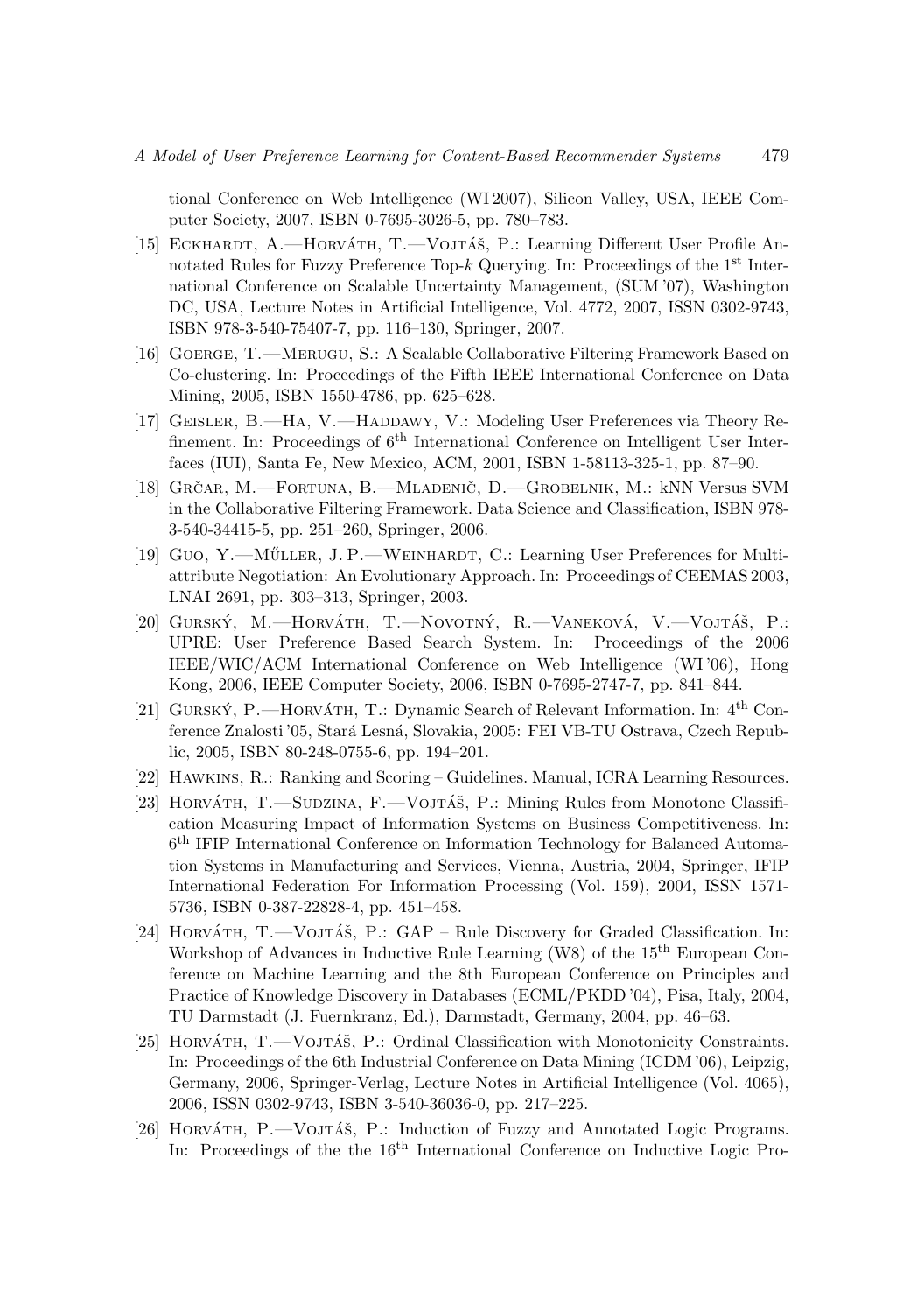gramming (ILP '06), Santiago de Compostela, Spain, 2006, Springer-Verlag, Lecture Notes in Artificial Intelligence, Vol. 4455, 2007, ISSN 0302-9743, ISBN 978-3-540- 73846-6, pp. 260–274.

- [27] des Jardins, M.—Eaton, E.—Wagstaff, K. L.: Learning User Preferences for Sets of Objects. In: Proceedings of the 23<sup>rd</sup> International Conference on Machine Learning, ISBN 1-59593-383, Pittsburgh, PA 2006, pp. 273–280.
- [28] Jung, S. Y.—Hong, J. H.—Kim, T. S.: A Statistical Model for User Preference. IEEE Transactions on Knowledge and Data Engineering, Vol. 17, 2005, No. 6, pp. 834–843.
- [29] Kang, S.—Lim, J.—Kim, M.: Statistical Inference Method of User Preference on Broadcasting Content. In: Proceedings of ICCS 2005, Springer, LNCS 3514, 2005, pp. 971–978.
- [30] Kifer, M.—Subrahmanian, V.S.: Theory of Generalized Annotated Logic Programming and Its Applications. J. Logic Programming, Vol. 12, 1992, pp. 335–367.
- [31] Kobsa, A.: Generic User Modeling Systems. The adaptive web: Methods and strategies of web personalization, Heidelberg, Germany, Springer, LNCS 4321, ISBN 978- 3-540-72078-2, pp. 136–154.
- [32] LEITE, J.—BABINI, M.: Dynamic Knowledge Based User Modeling for Recommender Systems. In: Proceedings of the ECAI 2006 Workshop on Recommender Systems, Riva del Garda, Italy, 2006, pp. 134–138.
- [33] METEREN, R. V.—SOMEREN, M. V.: Using Content-Based Filtering for Recommendation. MLnet/ECML 2000 Workshop, May 2000, Barcelona, Spain.
- [34] The NAZOU project. http://nazou.fiit.stuba.sk.
- [35] Pazzani, M.—Billsus, D.: Learning and Revising User Profiles: The Identification of InterestingWeb Sites. Machine Learning, Vol. 27, 1997, pp. 313–331.
- [36] Al Rashid, M.—Albert, I.—Cosley, D.—Lam, S. K.—McNee, S. M.— KONSTAN, J. A.—RIEDL, J.: Getting to Know You: Learning New User Preferences in Recommender Systems. In: Proceedings of the  $7<sup>th</sup>$  International Conference on Intelligent User Interfaces IUI '02, ISBN 1-58113-459-2, pp. 127–134.
- [37] Srinavasan, A.: The Aleph Manual. Technical Report, Comp. Lab., Oxford University.
- [38] Suryavanshi, B. S.—Shiri, N.—Mudur, S. P.: A Fuzzy Hybrid Collaborative Filtering Technique for Web Personalization. In: Proceedings of 3<sup>rd</sup> Workshop on Intelligent Techniques for Web Personalization, in conjunction with IJCAI '05, Edinburgh, Scotland, 2005.
- [39] Taschuk, M.: A Hybrid Knowledge-based/Content-based Recommender System in the Bluejay Genome Browser. Undergraduate Honours Thesis, Faculty of Medicine at the University of Calgary, 2007.
- [40] Towle, B.—Quinn, C.: Knowledge Based Recommender Systems Using Explicit User Models. Knowledge-based Electronics Markets, papers from the AAAI Workshop, AAAI Technical Report WS-00-04, AAAI Press, pp. 74–77.
- [41] Asuncion, A.—Newman, D. J.: UCI Machine Learning Repository. http://www. ics.uci.edu/∼mlearn/MLRepository.html. Irvine, CA, 2007, University of California, School of Information and Computer Science.